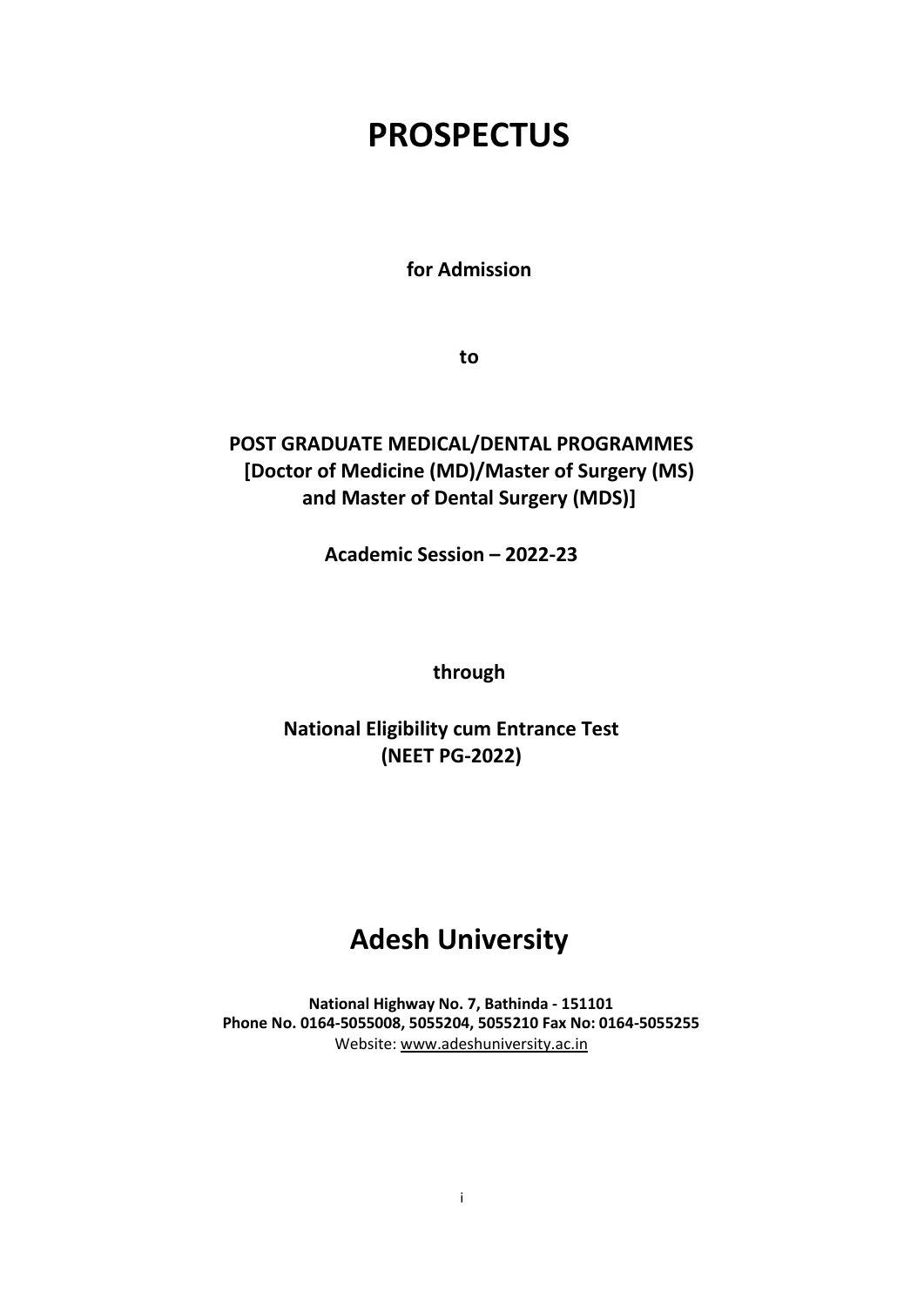# **Message from Chancellor**

I personally, and on behalf of the Governing Body as well as the whole ADESH family extend you a very warm welcome to join Adesh University to structure your career. We have clearly laid down our vision, mission, and values and all efforts are being made to utilize the infrastructural facilities and intellectual capital to achieve these goals and values. It is our endeavor to encourage our students to participate and to involve in medical, technical, social, cultural and sports activities, just to enable them to stay abreast with global demand of being a complete human being.

When we started our first multi-specialty referral hospital in 1989, our mission was to provide quality healthcare of international standards in India. Our consistent commitment to maintain excellence has made us the largest healthcare provider in Punjab. Today, Adesh Group is a world in itself. We manage a network of specialty and super specialty hospitals and clinics and provide technical, medical & paramedical education. After thirty-one years of dedicated service, I feel, we still have a lot to achieve.

Today, we now have a string of medical, dental, pharmacy, physiotherapy and paramedical colleges. The Adesh Group has established various colleges of Engineering & Technology and Polytechnics in Punjab. Over the years it has been fostering the mission of promoting educational excellence in the field of science and technology and has now grown into a premier technical and engineering education provider in India. We offer Diploma, Graduate and Post Graduate programs in various areas of Medical Sciences, Engineering & Technology, Pharmaceutical Sciences, and Management.

I invite you to explore this unique field of study, which truly has an impact upon science, medicine, and society. Please get in touch with us for any assistance and more information.

> **Dr H S Gill MD (Medicine)**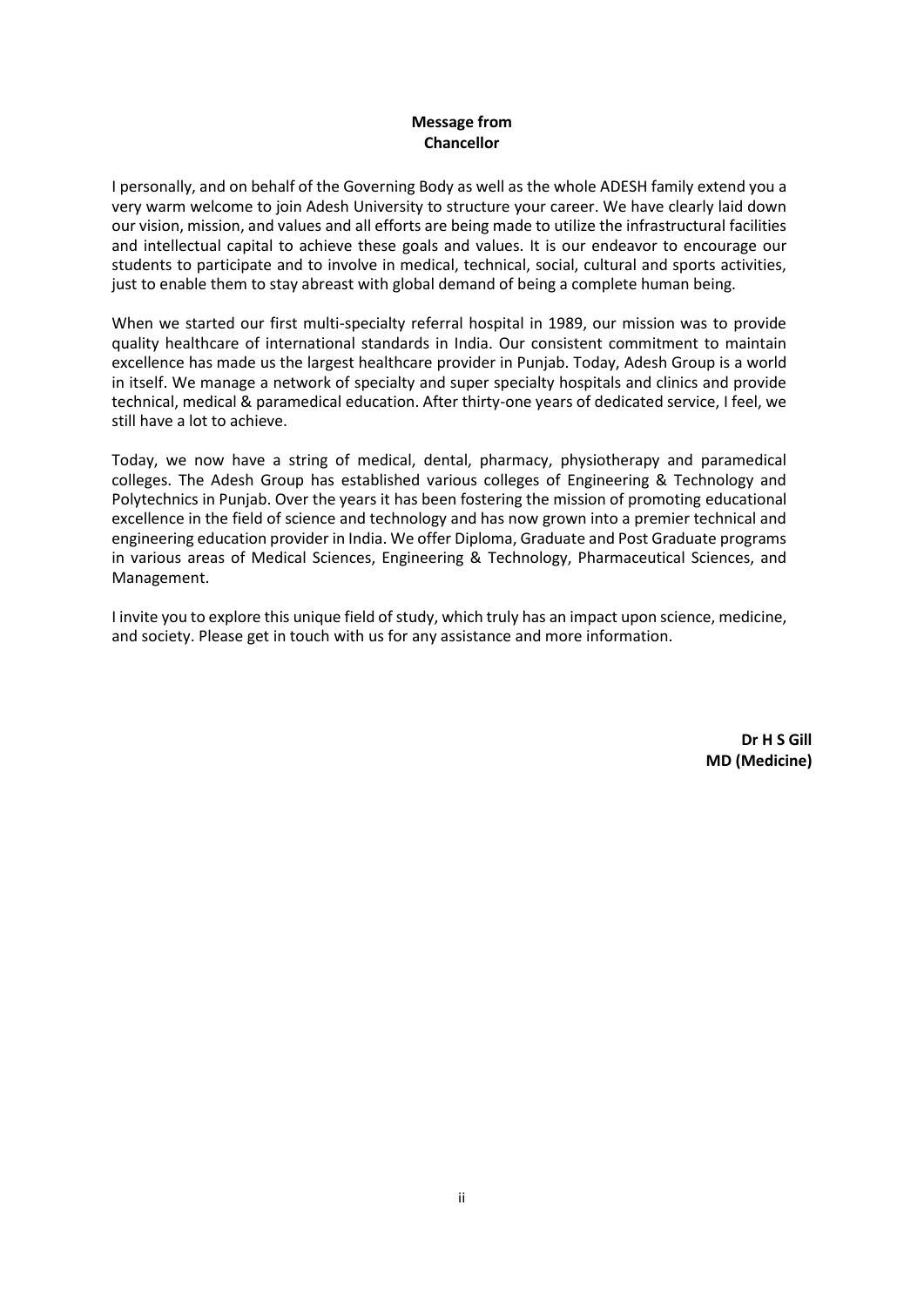# **Message from Vice-Chancellor**

Dear students and parents,

It gives me immense pleasure to extend a hearty welcome to all aspiring students for admission in this prestigious institution. Adesh University was set up with the aim of providing quality education in the southern part of Punjab. The University has come a long way with its beautiful campus having amazing facilities. It has its unique culture and traditions, with diverse students and most accomplished faculty, that binds the entire fraternity at the University together. The foundations of this institution have been raised on the vision to make it a world-class centre of excellence in higher education, be it in healthcare or other realms and also to provide a nidus for patient care comparable to the finest anywhere in the world. The focus, therefore, is on the students who have chosen Adesh University, to develop as wholesome professional globally competitive and locally responsive and for that, we have set lofty institutional objectives as you shall perceive once you enter the portals of this University.

We, at this institution, are committed to provide the best environment that addresses both the intelligence and character building aspects. This would entail updated curriculums according to the norms laid down by the concerned regulatory bodies and simultaneously matching the best at the global level. Besides the professional education, you would get ample opportunities to explore your full potential here by participating in the extracurricular and sports activities. This comprises the complete set of activities that would help you shape yourself into a complete person by the time you would leave the portals of this institution.

At this juncture, it is important that you become aware of our expectations of you as well. As much as you have a right to stay and enjoy the privileges on the campus, other fellow students who are here have this right as well. Hence, this institution cannot tolerate indiscipline in any form including any acts of teasing, ragging or harm to fellow students, physical or emotional.

For the students who find themselves perplexed by the academic course work, it is strongly recommended that you get in touch with your teachers for any query that you might have, as we at Adesh University believe in delivering unwearied support to our students. As per institutional policy, it is mandatory for every student to ensure 75% attendance in theory and 80% attendance in the non theoretical aspects of every subject besides meeting the required standards set up for the internal assessment examinations.

We want you to always remember that every member of the faculty, staff, and management measures our success by yours and that our doors will always remain open for you to extend any help that you would need any time in your life.

Wishing a fruitful stay while you are here with us and best of times ahead.

**Col. Jagdev Singh (Retd.) MBA, SOPGE, B.E. (Elect.)**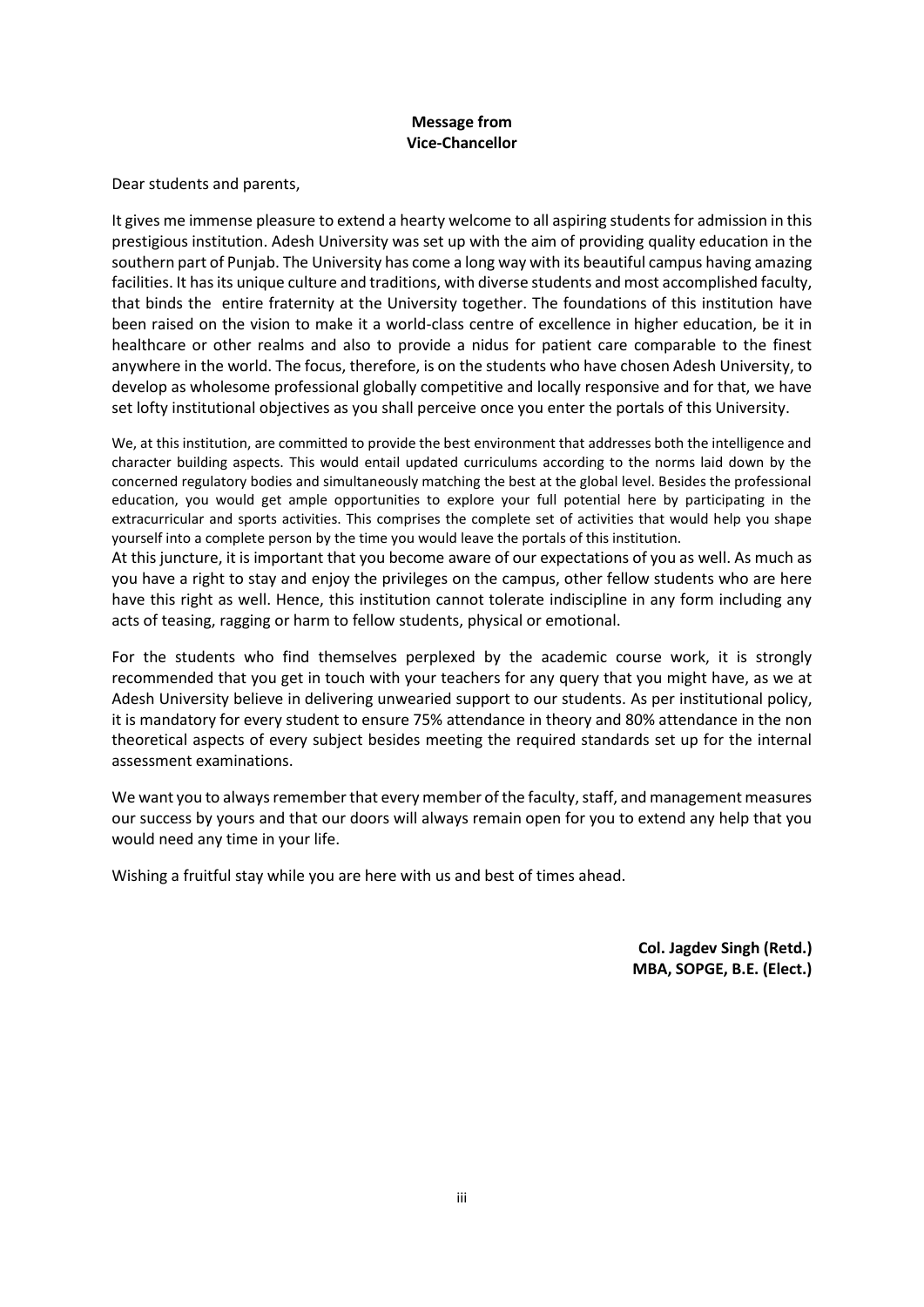#### **Message from**

#### **Medical Superintendent (Administration)**

I personally, and on behalf of the Management as well as the whole ADESH family extend you a very warm welcome. Adesh University is committed to provide you quality education in addition to your involvement in social, cultural and sports activities, just to enable you to have stress free life.

The mission of Adesh University established under Punjab Act No.06 of 2012, is to provide quality healthcare education of international standards in India. Our consistent commitment to maintain excellence has made us the largest healthcare provider in Punjab. The Adesh University has excellent campus with amazing facilities, unique culture and traditions, diverse student community and most accomplished faculty, that binds the entire fraternity at the University together.

The University Campus comprises of seven constituent colleges along with state of the art Auditorium-cum-Examination Hall with seating capacity of 1200, Senate Block, Academic Block and the Centre for Interdisciplinary Biomedical Research (CIBR) with state of the art facilities. The University has excellent diagnostic facilities including a well established molecular diagnostic laboratory.

Adesh University offers Doctorate, Post Graduate, Graduate and Diploma programmes in various disciplines of health sciences, pharmaceutical sciences and hospital administration.

In addition to the above, Adesh Group has also established colleges of Engineering & Technology and Polytechnics in Punjab. Over the years it has been fostering the mission of promoting educational excellence in the field of science and technology and has now grown into a premier technical and engineering education provider in India.

On behalf of the Management I assure you that your stay at Adesh University will be rewarding and memorable.

Wishing you a happy, healthy and memorable stay at Adesh University.

**Dr. Gurpreet Singh Gill MS (General Surgery) Professor & Head, Department of Surgery**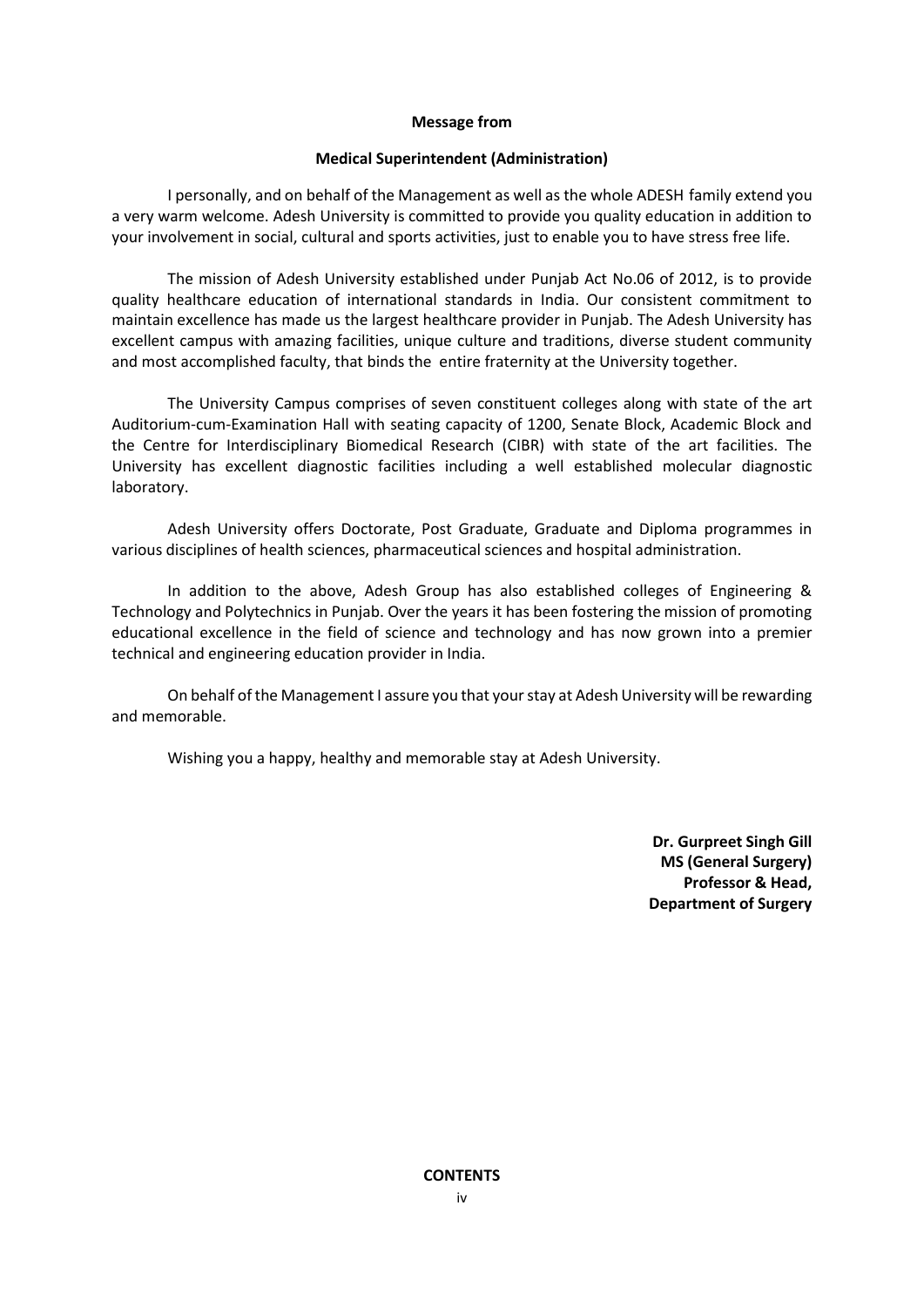|     | Ser. No. Particulars                                                           | Page No.       |
|-----|--------------------------------------------------------------------------------|----------------|
| 1.  | <b>Important Information</b>                                                   | $\mathbf{1}$   |
| 2.  | <b>PART-A - Important Information and Instructions</b>                         | $\overline{2}$ |
| 3.  | PART-B - Important Information and Instructions                                | $3 - 4$        |
| 4.  | <b>Adesh University</b>                                                        | $5-6$          |
| 5.  | Adesh Institute of Medical Sciences and Research, Bathinda (AIMSR)             | $6-8$          |
| 6.  | Adesh Institute of Dental Sciences and Research, Bathinda (AIDSR)              | $8 - 9$        |
| 7.  | Number of Seats MD/MS programme                                                | $9 - 10$       |
| 8.  | Number of Seats MDS programme                                                  | 10             |
| 9.  | <b>Eligibility Conditions</b>                                                  | 10             |
| 10. | Enrolment                                                                      | 11             |
| 11. | Instructions for Filling up Enrolment Form                                     | $11 - 12$      |
| 12. | Fee Structure MD/MS programmes                                                 | 12             |
| 13. | Fee Structure MDS programmes                                                   | $12 - 13$      |
| 14. | Deposition of Fee                                                              | 13             |
| 15. | <b>Bank Guarantee/Surety Bond</b>                                              | 14             |
| 16. | Rules for Refund of Fee                                                        | 14             |
| 17. | Period of Training                                                             | $14 - 15$      |
| 18. | Rejection and Disqualification                                                 | 15             |
| 19. | Migration                                                                      | 15             |
| 20. | <b>Hostel and Allied Charges</b>                                               | 15             |
| 21. | Conditions for Award of Fellowships, Scholarships, Stipends, Medals and Prizes | 16             |
| 22. | Conditions for Residence of the Students of the University                     | 16             |
| 23. | Discipline of Students and Disciplinary Action against the Students            | 17             |
| 24. | Library                                                                        | 17             |
| 25. | <b>Library Rules</b>                                                           | 18             |
| 26. | Rules regarding Ragging and its Prevention                                     | 18-20          |
| 27. | Annexure-I                                                                     | 21             |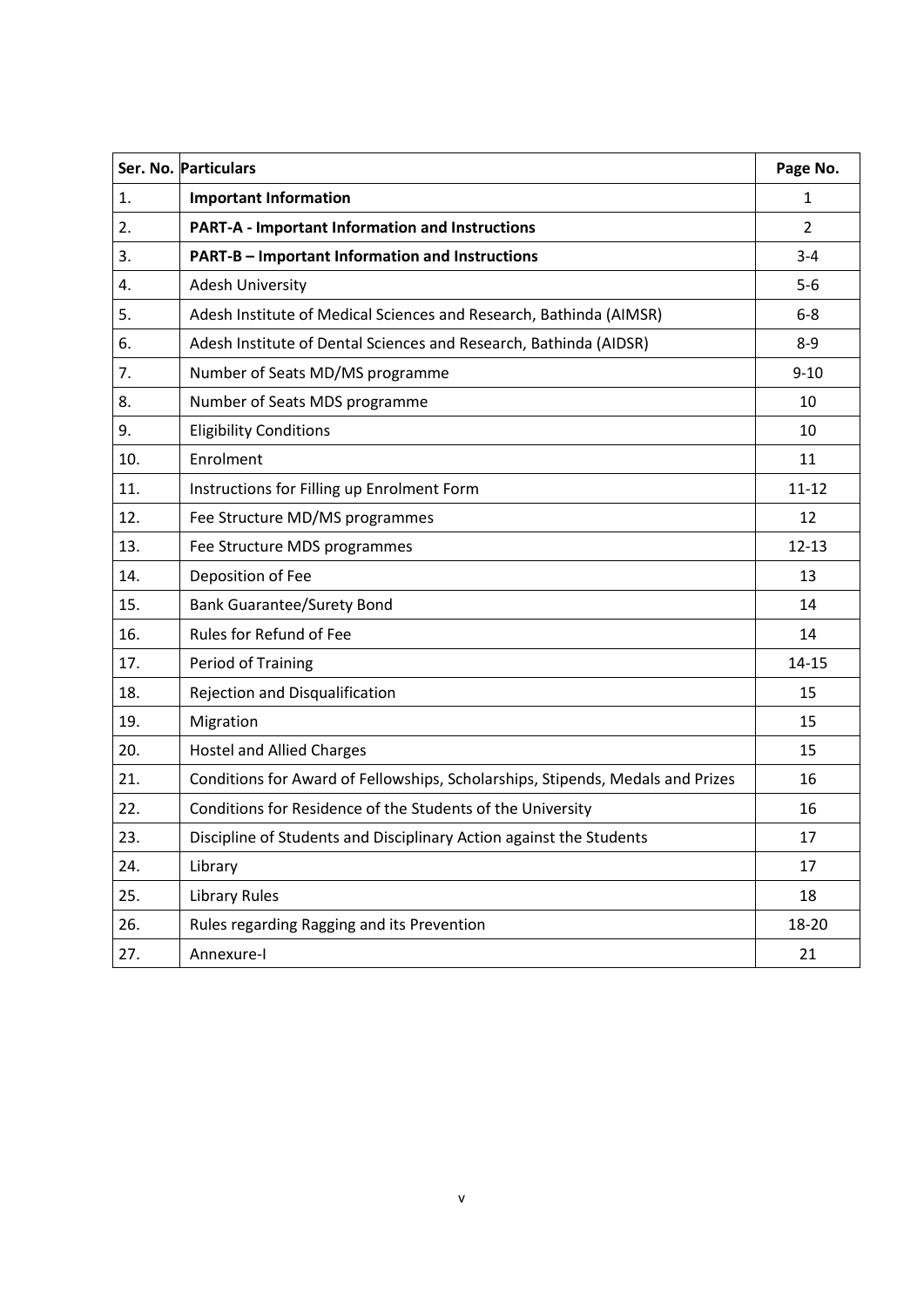# **IMPORTANT INFORMATION**

1. Adesh University, Bathinda would admit students to the Post Graduate programmes on offer at Adesh Institute of Medical Sciences and Research, Bathinda and Adesh Institute of Dental Sciences and Research, Bathinda (constituent colleges of Adesh University) through the **Combined Counseling** for the academic session 2022-23.

2. The Prospectus of Adesh University has, therefore, been laid out in two parts, **PART-A** and **PART-B**.

3. **PART-A** pertains to the admission and counseling process as notified by Baba Farid University of Health Sciences through their Prospectus related to Admissions and Counselling for provisional allocation of seats to the candidates who apply for various Post Graduate programmes in medical/dental sciences on offer by medical/dental institutions in the state of Punjab.

4. **PART-B** of this Prospectus pertains to the rules and regulations of Adesh University that would apply to the candidates who are selected to undergo the Post Graduate programmes at Adesh Institute of Medical Sciences and Research, Bathinda and Adesh Institute of Dental Sciences and Research, Bathinda (constituent colleges of Adesh University).

5. The Prospectus of Adesh University is available on the Adesh University website [www.adeshuniversity.ac.in.](http://www.adeshuniversity.ac.in/)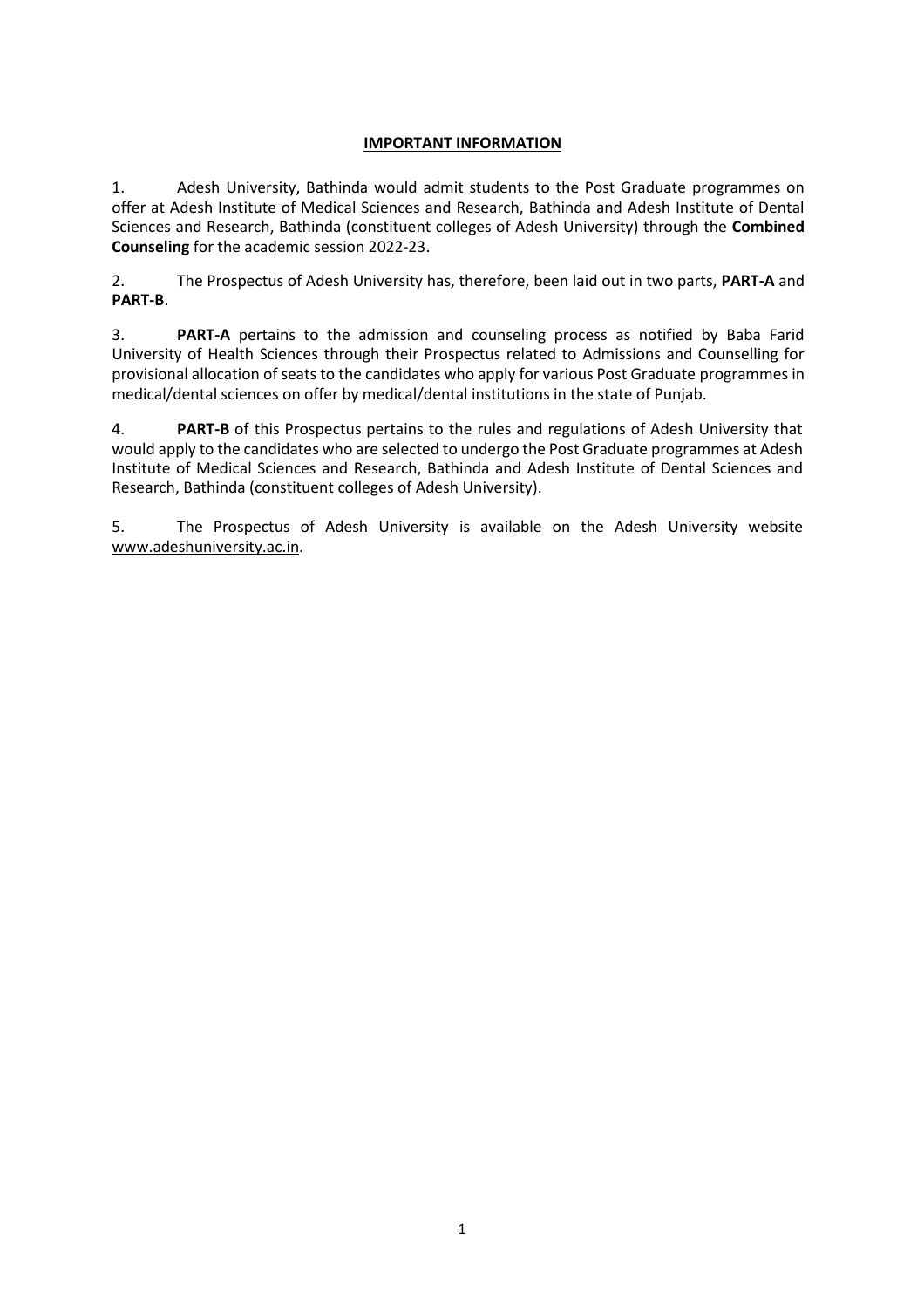# **Part - A**

# **Important Information and Instructions**

**1.** This part of the Adesh University prospectus applies to the Admission/Counselling process to be followed by Baba Farid University of Health Sciences, Faridkot till the provisional allocation of seats to the prospective candidates opting for Post Graduate programmes on offer in the medical/dental institutions in the state of Punjab.

**2. Important dates as notified by Baba Farid University of Health Sciences in their Prospectus would apply for Counselling/Admission process.**

**3. Date, time, venue, mode of Counselling and other relevant information will be as notified by Baba Farid University of Health Sciences, Faridkot. Candidate to check the schedule of the Counselling on the website of Baba Farid University of Health Sciences, Faridko[t www.bfuhs.ac.in](http://www.bfuhs.ac.in/)**

4. The candidates are advised to be in touch with the important instructions laid down by Baba Farid University of Health Sciences, Faridkot on its website [www.bfuhs.ac.in i](http://www.bfuhs.ac.in/)ssued with regard to **Combined Counselling** being conducted by Baba Farid University of Health Sciences, Faridkot.

5. The role of Baba Farid University of Health Sciences, Faridkot is restricted to the Admission/Counselling process in accordance with the provisions of the Govt. of Punjab, Department of Medical Education and Research notification for admission to the year 2022.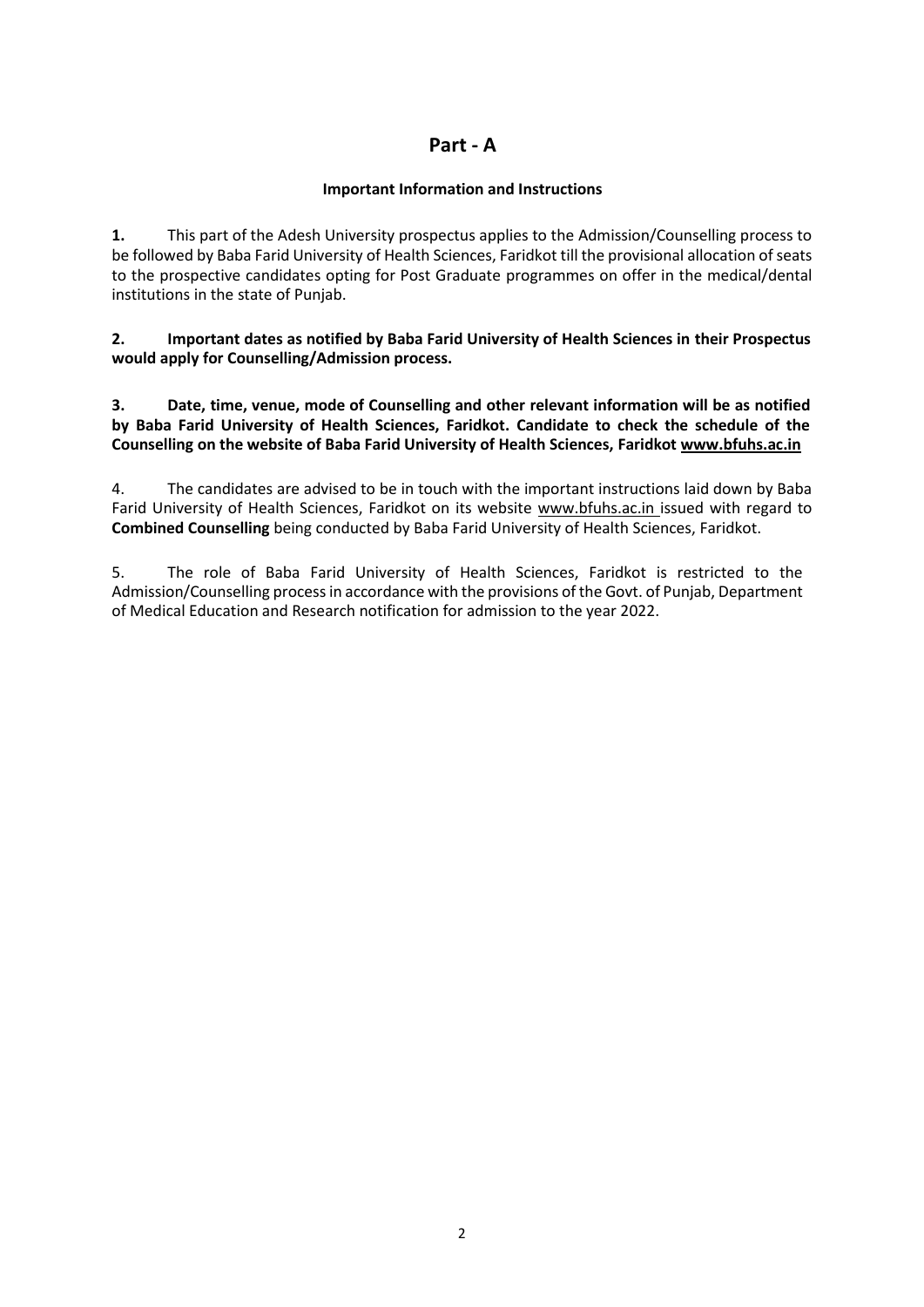# **PART- B**

# **Important Information and Instructions**

1. This part of the Prospectus provides information about the programmes on offer at Adesh Institute of Medical Sciences and Research and Adesh Institute of Dental Sciences and Research of this University regarding enrolment, rules & regulations and other important information about Adesh University, Bathinda. The terms and conditions laid down herein would be applicable to the students who get enrolled in Adesh Institute of Medical Sciences and Research and Adesh Institute of Dental Sciences and Research of this University after their initial process of admission/counseling is complete under the aegis of Baba Farid University of Health Sciences, Faridkot.

2. Notwithstanding the participation of candidates in admission/counseling process under the aegis of Baba Farid University of Health Sciences, Faridkot, only eligible candidates shall be considered for admission at Adesh Institute of Medical Sciences and Research and Adesh Institute of Dental Sciences and Research of this University.

3. Candidates applying under any of the reserve categories are directed to attach all relevant documents/proof of respective category with application form and also directed to bring along the originals at the time of enrolment.

4. A declaration form regarding rules and regulations and information on enrolment procedure etc. is required to be signed by the candidate provisionally allocated a seat in the Adesh Institute of Medical Sciences and Research and Adesh Institute of Dental Sciences and Research of Adesh University, Bathinda at the time of enrolment at Adesh University for admission to MD/MS and MDS programmes.

5. The candidate will be required to deposit the tuition fee as laid down in this Prospectus on the spot to the Registrar, Baba Farid University of Health Sciences, Faridkot. Candidate will report for medical checkup and joining after submission of proof of fee deposition at Baba Farid University of Health Sciences, Faridkot to Adesh Institute of Medical Sciences & Research, Bathinda / Adesh Institute of Dental Sciences and Research, Bathinda as the case may be within the stipulated time period, failing which allocated seat will stand cancelled automatically without any intimation.

6. This Prospectus is subject to alteration(s)/modification(s) at any time without notice. Please visit our website www.adeshuniversity.ac.in from time to time for updated information.

7. Candidates must retain the Prospectus of Adesh University with them till the completion of the programme. They should carefully read the instructions and rules and regulations of the University and strictly comply with all instructions contained therein.

8. Eligibility to various Post Graduate programmes shall be governed and regulated as per the rules and regulations of Adesh University, National Medical Commission and Dental Council of India. The admissions will be made on the basis of NEET PG-2022.

9. In case of any discrepancy in academic matters, Adesh University shall be the final deciding authority.

10. The candidate should read the eligibility conditions carefully and mere consideration in the Combined Counselling does not entitle him/her for admission. Eligibility conditions for admissions are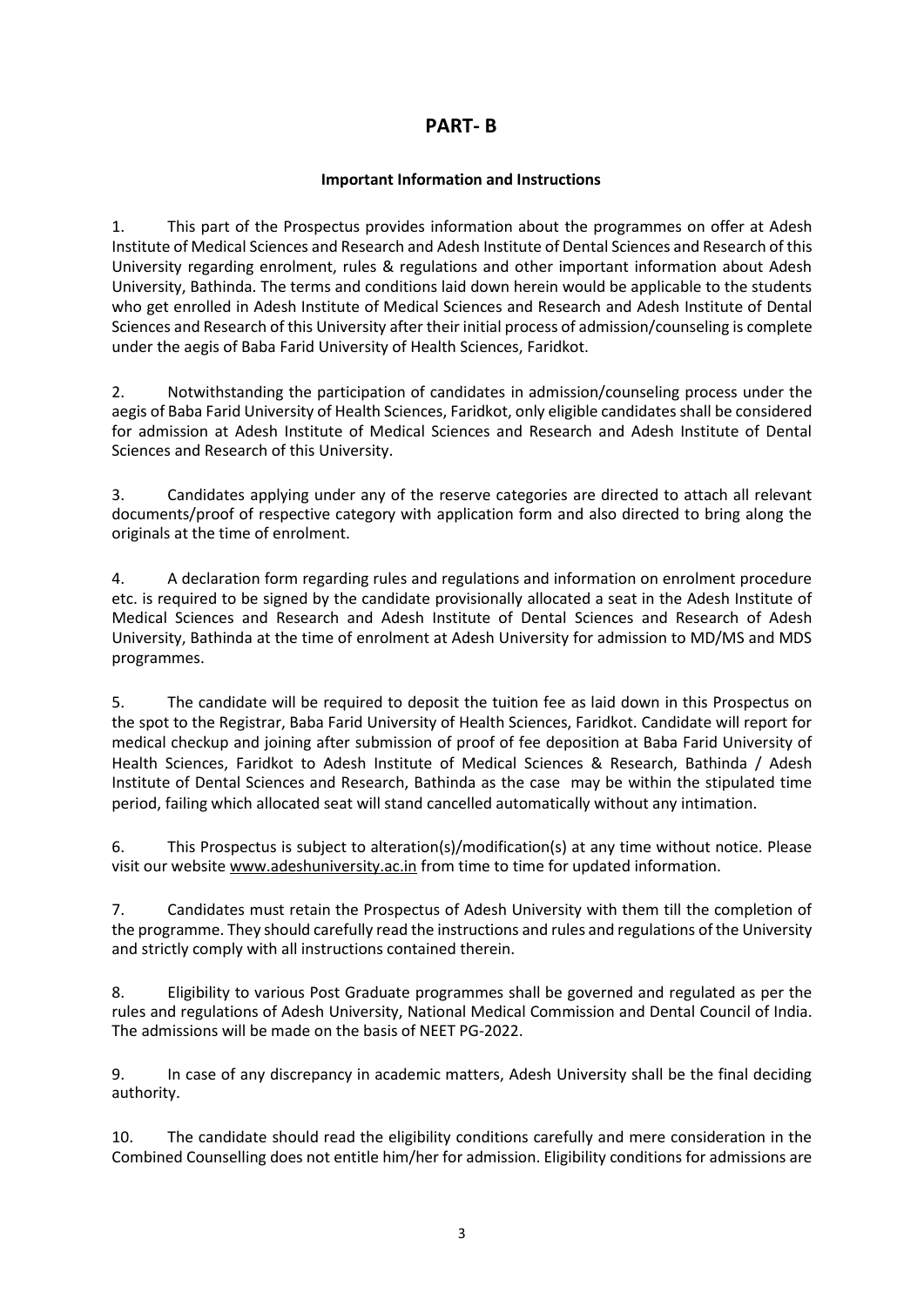as per rules of Adesh University, National Medical Commission and Dental Council of India. Those who will not be eligible as per rules will not be considered for admission.

11. The **admission to Post Graduate programmes (MD/MS and MDS)** shall be open to candidates who have qualified in **NEET PG-2022** and are eligible as per regulations of National Medical Commission/ Dental Council of India for admission. Further, the merit/eligibility will be determined by the **Admission Committee** constituted by Government of Punjab, Department of Medical Education & Research, Chandigarh.

12. Eligibility and Merit of a candidate for admission against any Post Graduate seat will further be verified by the **Enrolment Committee of Adesh University,** strictly as per rules and regulations of Adesh University, National Medical Commission and Dental Council of India.

13. Any attempt by a candidate to influence directly or indirectly any person concerned with the admission will disqualify him/her.

14. No judicial proceedings will lie against the Adesh University for (a) any bonafide error that may occur in the selection of any candidate (b) refusing to accept a certificate (c) any other reason pertaining to admission of the student.

15. In case of any ambiguity in the rules, interpretation of the same by Adesh University shall be final.

16. Any instructions / directions to modify / change any condition laid down in this Prospectus can be issued by the University.

17. This is for the information of all candidates that as per current orders of the Hon'ble Supreme Court of India, if any incident of ragging comes to the notice of the authority, the concerned student shall be given liberty to explain and if his/her explanation is not found satisfactory, the authority may expel him/her from the institution.

18. All disputes pertaining to admission and allotment of seats shall lie within the jurisdiction of Bathinda Courts only.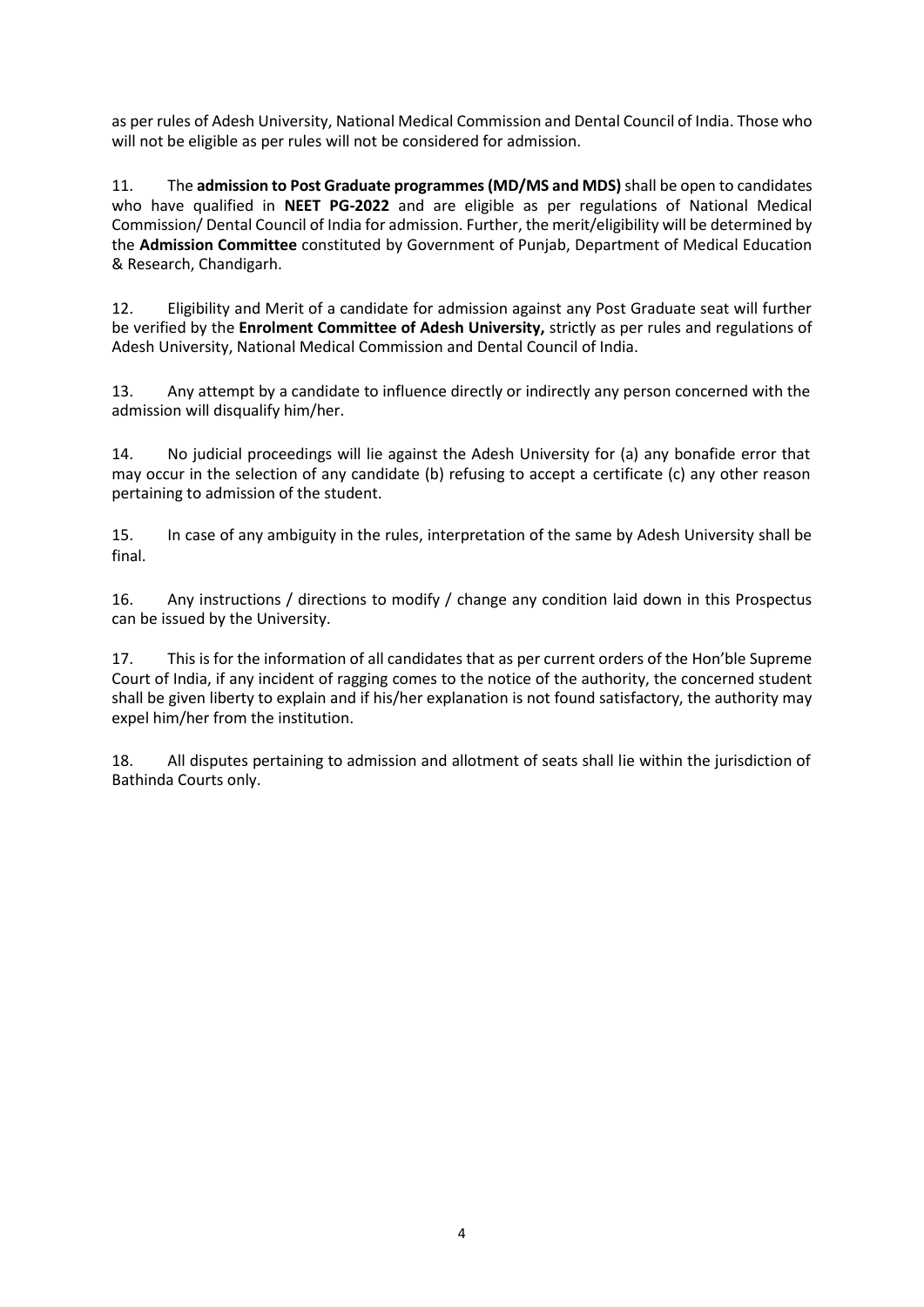#### **ADESH UNIVERSITY**

# **INTRODUCTION**

# **1. ADESH FOUNDATION, SRI MUKTSAR SAHIB**

1.1 The Adesh Group, a pioneer in health care, medical and technical education came into existence with the establishment of Adesh Foundation in 1995 vide Registration No. 618 of 1995-1996 (Registered under Societies' Registration Act XXI, 1860) in Sri Muktsar Sahib, an underdeveloped area of Southern Punjab, with aims and objectives of serving humanity in the sphere of health care as well as medical, paramedical and technical education.

1.2 Adesh Foundation, under the chairmanship of Dr. H.S. Gill, MD (Medicine) has several institutions in its fold.

1.3 The foundation established Adesh University in the State of Punjab in July 2012 by Punjab Act No. 6 of 2012 of Government of Punjab, notified under Punjab Government Gazette (Extraordinary) dated July 10, 2012 under Punjab Private Universities policy 2010 for the purposes of making provisions for instruction, teaching, education, research, training & related activities at all levels in disciplines of higher education including professional, medical/dental/ technical teaching, general education etc., particularly to the aspirants of the rural area.

# **2. ADESH UNIVERSITY AND ITS PRESENT STATUS**

2.1 BRIEF HISTORY: The University was established at Bhucho Kalan, Tehsil Nathana, District Bathinda for the purposes of teaching and ensuring proper and systematic instruction, training and research in all disciplines of higher education to include Modern Systems of Medicine and Indian Systems of Medicine, professional, technical, general education, language and literature, art and culture, management, tourism and hospitality and in other streams and subjects as per the needs of the industry and society in general. It is not only an affiliating and examining body but also a teaching and research centre in medical and allied health sciences. It is expected to play a vital role in improving the standards of medical and health education in the state and in conducting relevant research in all aspects of health sciences, basic as well as applied, which ultimately will ameliorate the health standards of the people of Punjab and surrounding areas like Haryana, Rajasthan and Himachal Pradesh etc. The University is poised to be a trendsetter in developing appropriate modes and models of healthcare to ensure quality healthcare to the people.

2.2 The University has been recognized by various regulatory bodies like Medical Council of India vide Govt. of India Letter No U.12012/216/2005-ME (PII) (Vol-I) dated 03.04.2014, Dental Council of India vide Govt. of India letter No V.12017/50/2007-DE dated 24.04.2014, Pharmacy Council of India vide their letter No 17-1/2013-PCI/3668-3880 dated 13.05.2013 and Indian Nursing Council vide their Letter No 18-26/11036-INC dated 30.08.2013.

2.3 The University has been recognized by the University Grants Commission under section 2(f) of the UGC Act. 1956 vide letter No. F.8-15/2011 (CPP-I/PU) dated 13.01.2020. The UGC has also included Adesh University in the list of Private Universities maintained by the University Grants Commission under Section 2(f) of the UGC Act. 1956.

2.4 Established with a mission to create an intellectual, academic and physical environment conducive to free flow of ideas and exchange of information between various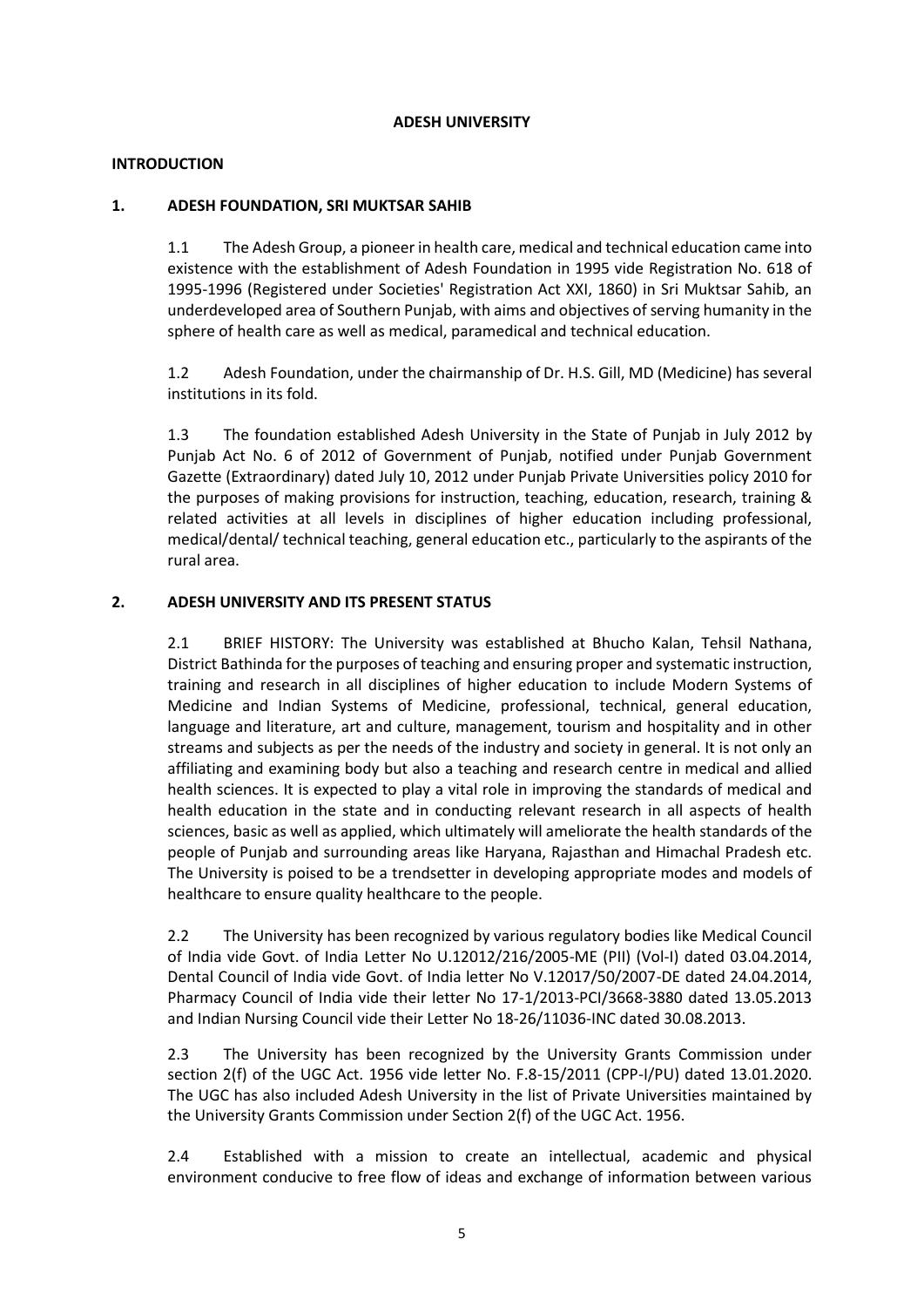faculties of the University, between this University and other Universities of health sciences in the country and abroad, thereby opening a window to the world for the health professionals, health planners, health managers, biomedical and social scientists and educationists in health sciences of the country. Efforts are continuously on to establish contact and reach an understanding with various institutions towards achieving this goal.

2.5 The University Campus comprises of seven constituent colleges along with Auditorium of 1200 capacity, Senate Block, Academic Block, Centre for Interdisciplinary Biomedical Research (CIBR), Department of Library and Information Sciences (DLIS) and Department of Management and Hospital Administration (DMHA). The University has added Excellence in Research.

2.6 The University is in continuous pursuit to achieve excellence in healthcare delivery and medical education and research in the State. Admissions to various undergraduate and post graduate programmes in the constituent institutions of this University in the State of Punjab are made on merit basis through the conduct of **Entrance Tests conducted by the University and/ or academic merit basis** to enroll suitable candidates to the various UG/PG and Diploma Programmes in the Medical/Dental/Nursing/Pharmaceutical and Allied Health Sciences. The University has main focus on strengtherning postgraduate medical education and research and evolving excellence in a rural backdrop.

# 3. **UNIVERSITY'S CONSTITUENT COLLEGES/DEPARTMENTS/CENTRES**

3.1 At present, the University has the following constituent Colleges/ Departments/ Centres:

- (a) Adesh Institute of Medical Sciences and Research, Bathinda
- (b) Adesh Institute of Dental Sciences and Research, Bathinda
- (c) Adesh Institute of Pharmacy and Biomedical Sciences, Bathinda
- (d) College of Nursing, AIMSR, Bathinda
- (e) College of Physiotherapy, AIMSR, Bathinda
- (f) College of Paramedical Sciences, AIMSR, Bathinda
- (g) College of Pharmacy, AIMSR, Bathinda
- (h) Department of Library & Information Sciences, Bathinda
- (i) Department of Management & Hospital Administration, Bathinda
- (j) Centre for Interdisciplinary Biomedical Research, Bathinda

3.2 All the constituent colleges of the University viz., Adesh Institute of Medical Sciences and Research, Adesh Institute of Dental Sciences and Research, Adesh Institute of Pharmacy and Biomedical Sciences, College of Nursing, AIMSR, College of Physiotherapy, AIMSR, College of Paramedical Sciences, AIMSR and College of Pharmacy, AIMSR are recognized by the regulatory bodies.

# **4. ADESH INSTITUTE OF MEDICAL SCIENCES AND RESEARCH, BATHINDA (AIMSR)**

4.1 The institution is a constituent college of Adesh University established under the provisions of Adesh University Act No 6 of 2012 promulgated vide Punjab Government Gazette (Extraordinary) dated July 10, 2012 and/Govt of India Ministry of Health and Family Welfare vide Notification No. U12012/216/2005-ME(P-II) dated 3rd April 2014. The Institution conveniently located on the main Bathinda - Barnala National Highway No. 7, provides good road and rail connectivity to all major cities in Punjab and India. The institute is situated in a clean and unpolluted environment adjacent to Bathinda Cantt., about 12 kms from Bathinda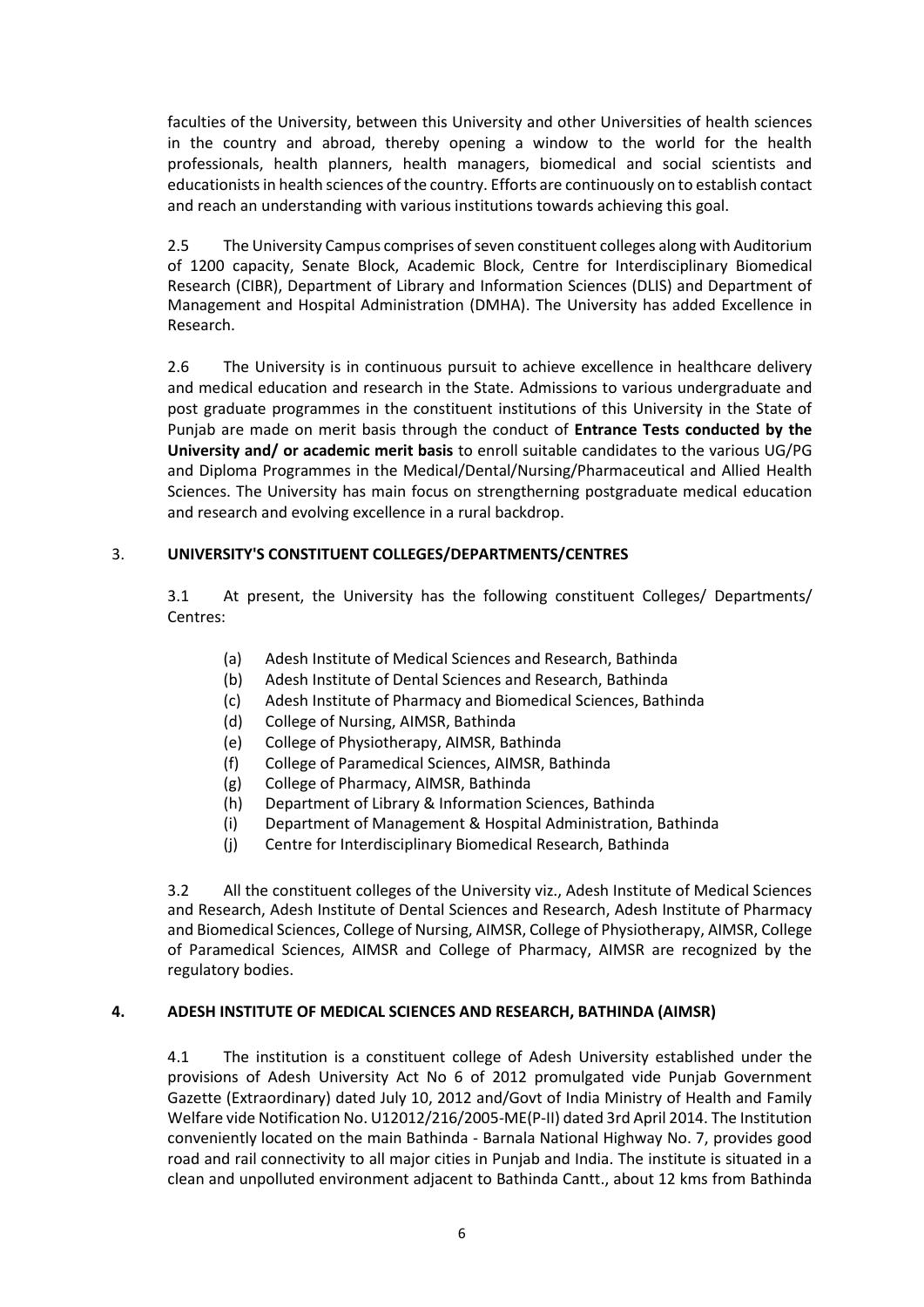Railway station. The institution boasts of a self contained 40-acre campus, having 24 hours running water & electricity supply, sewerage treatment plant, faculty and staff residences, and fine hostels.

4.2 The AIMSR is a medical college with annual intake of 150 students for MBBS programme established in 2005. This institute is recognized by Medical Council of India and Ministry of Health and Family Welfare, Government of India, vide Gazette Notification No. U.12012/216/2005-ME (P-II) dated 19thMay 2011. **MS General Surgery (Two seats), MS Obst. & Gynae (Three Seats), MD Pathology (Four Seats), MD Microbiology (Two Seats) and MD Community Medicine (Three seats) have been recognized by Medical Council of India and Ministry of Health and Family Welfare, Government of India.** Permission to run Post Graduate (MD/MS) programmes in the subjects of General Medicine, Dermatology, Venerology & Leprosy, Paediatrics, Immuno Haematology & Blood Transfusion, Respiratory Medicine Orthopaedics, Ophthalmology, Psychiatry, Radio-diagnosis, Anaesthesia, Otorhinolaryngology, Anatomy, Physiology, Biochemistry, Pharmacology and Increase of seats in the department of General Surgery from two to ten have been granted by National Medical Commission of India. All the teaching departments are equipped with state of the art modern laboratories, instruments and teaching aids. The institute has air-conditioned Lecture Theatres equipped with multimedia and other audio-visual facilities. Special emphasis is laid on participatory learning.

4.3 The Medical College has a spacious centralized air-conditioned library on the second and third floors of the College building. It has well ventilated and illuminated reading rooms. The library is equipped with a large number of computers having lease line internet facility. There are more than 16800 books pertaining to various Under Graduate and Post Graduate programmes and more than 200 national and international journals. The library has subscribed 5700+ e-journals and provides access to students & faculty through 40 internet nodes. Computers, along with internet facility, have been provided in all the teaching departments of the institution, thus helping the staff members to update their knowledge and skills from time to time. A huge state-of-the-art centrally air-conditioned auditorium-cumexamination hall with modern audio-visual aids, having a seating capacity of 1200 is available. Regional, state and National level professional conferences, workshops and seminars are frequently held in the auditorium.

**4.4 Teaching Hospital (AIMSR).** The teaching hospital of AIMSR is a majestic seven storey building with a basement, a land mark that cannot be missed on the Bathinda-Barnala National Highway No. 7. It is a multispecialty tertiary care hospital having capacity of 720 beds. It is the beginning of a vision leading ultimately to a postgraduate institute in this region of Punjab. The entrance foyer of the hospital has enough space to seat more than 1350 patients and their attendants waiting for registration, buying medicines at the drug store or visiting their relatives. The Emergency department is conveniently located close to the main entrance from the highway for easy and quick access to the ambulances. The Maternity-care unit, two operation theatres, 4 labor rooms, and neonate nursery are also situated on the ground floor, thus making it easily accessible to female patients.

4.5 The outpatient departments (OPDs) are provided with modern equipment. The ICU complex consists of Medical Intensive Care Unit (MICU), Intensive Cardiac Care Unit (ICCU), Respiratory Intensive Care Unit (RICU), Surgical Intensive Care Unit (SICU), Pediatric Intensive Care Unit (PICU), Neonatal Intensive Care Unit (NICU) and a Renal Dialysis Unit.

4.6 The investigative laboratories are equipped with latest state-of-the-art technologies, instruments and equipment. The Department of Biochemistry is equipped with fully automatic analyzer (Beckman Coulter), Arterial Blood Gas (ABG) analyzer, Biolytic analyzer for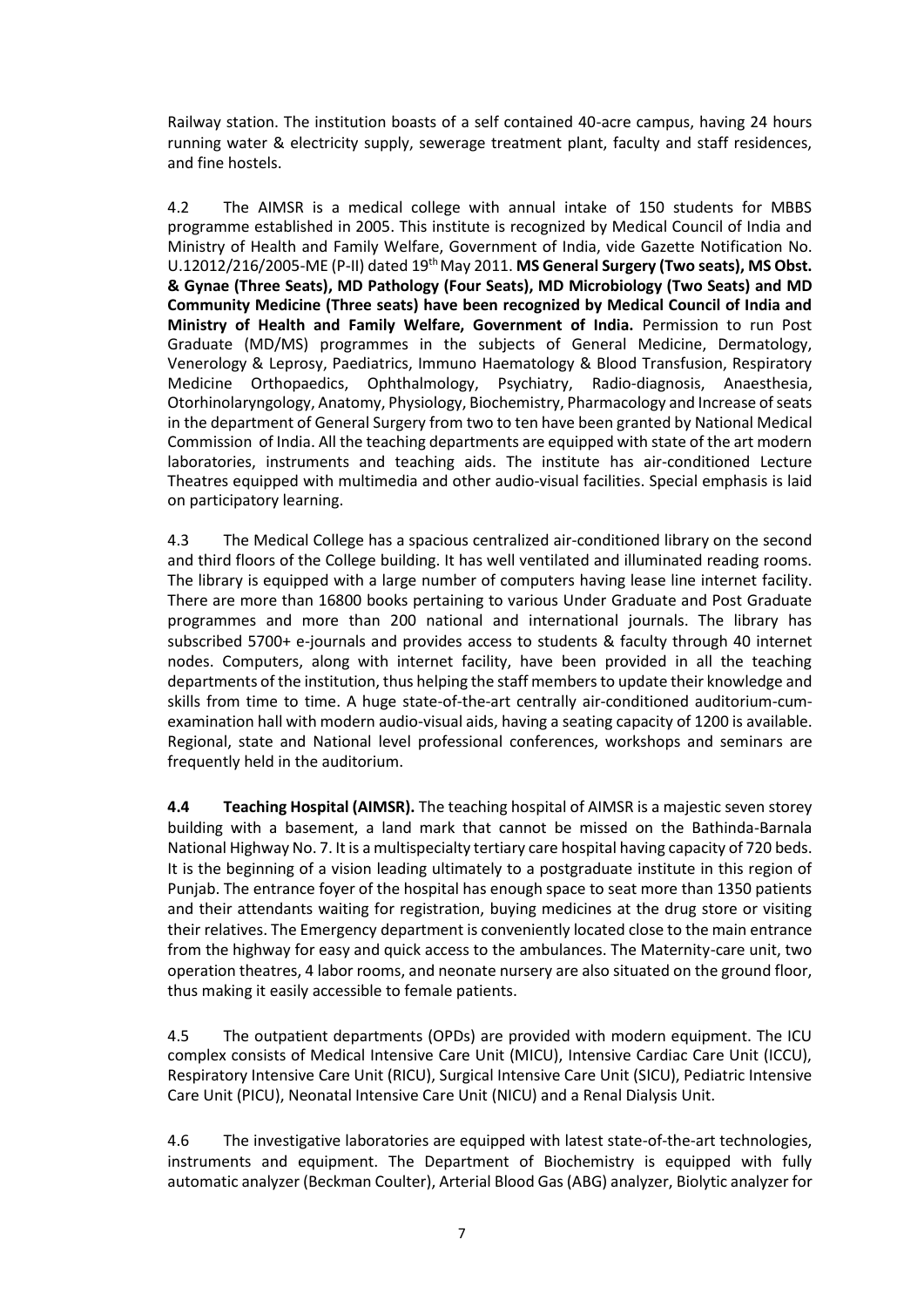electrolytes, semi automatic analyzers, Elisa Reader and flame photometers etc. The Department of Microbiology is fully equipped with Laminar flow and modem kits for undertaking diagnostic tests in bacteriology, serology & immunology, parasitology, mycology, virology, and mycobacteriology including Dark Ground Microscopy. The Department of Pathology is fully equipped for histopathology, cytopathology, clinical hematology and clinical pathology with automatic tissue processors, automatic hematology cell counter, cryostat and coagulometers. In the department of Radio-diagnosis there are 300 mA, 500 mA, 600 mA, 800 mA X-ray Units, I.I.TV, Digital X-ray (C R System) for teleradiology, Single Slice CT Scan, 16 Slice CT Scan, 1.5T MRI, 800 T Mammography, Sonography, Color Doppler and mobile X-ray Units. The Department of Cardiology is equipped with multichannel ECG machines, Echocardiography and TMT facilities. Department of Gastroenterology is equipped with upper and lower GI endoscopes. Investigative procedures such as EEG, EMG, Nerve Conduction Studies, VEP and BAER are conducted by the Department of Neurology. Biofeedback Psychological instruments and ECT machine are available with the Psychiatry Department. The Department of Urology is equipped with facilities for lithotripsy, C-Arm fluoroscopy, and uroflowmetry.

4.7 There are 12 ultramodern operation theatres in the hospital with the latest equipment for the Anesthesiology department. There are two Image intensifiers (C-Arm) installed in the operation theatres.

4.8 The hospital has fully equipped licensed, state-of-the-art Blood Bank for whole blood & component processing facilities which works round the clock under the Department of Transfusion Medicine.

# **5. ADESH INSTITUTE OF DENTAL SCIENCES AND RESEARCH, BATHINDA (AIDSR)**

5.1 The institute is a constituent college of Adesh University established under the provision of Adesh University Act No 6 of 2012 promulgated vide Punjab Government Gazette (Extraordinary) dated July 10,2012 and/Govt. of India Ministry of Health & Family Welfare, Govt. of India vide letter no. F. No V 12017/50/2007-DE dated 23/01/2013.The Institute conveniently located on the main Bathinda-Barnala National Highway No 7, provides good road and rail connectivity to all major cities in Punjab and India. The institute is situated in a clean and unpolluted environment adjacent to Bathinda Cantt., about 12 kms from Bathinda Railway station. The institute boasts of self contained 40-acre, having 24 hours running water & electricity supply, sewerage treatment plant, faculty and staff residences, and fine hostels.

5.2 The AIDSR is a dental college with annual intake of 100 students for BDS programme established in 2008. This institute is recognized by Dental Council of India and Ministry of Health & Family Welfare, Govt. of India vide letter no. F. No V 12017/50/2007-DE dated 23/01/2013. **MDS Conservative Dentistry and Endodontics and MDS Orthodontics & Dentofacial Orthopedics has been recognized by the Dental Council of India**. All the teaching departments of basic sciences are equipped with state of the art modern laboratories, instruments and teaching aids. The institute has well maintained lecture halls with 120 seating capacity equipped with LCD projector together with multi-media & other audio visual facilities, along with sound amplifying systems with special emphasis laid on participatory teaching.

5.3 The Adesh Institute of Dental Sciences & Research (Dental College) has a spacious library with air cooled, well ventilated and illuminated expansive halls for reading purposes. The library is equipped with computers having broad band unlimited internet access for reference to the latest publications of the research material and other information through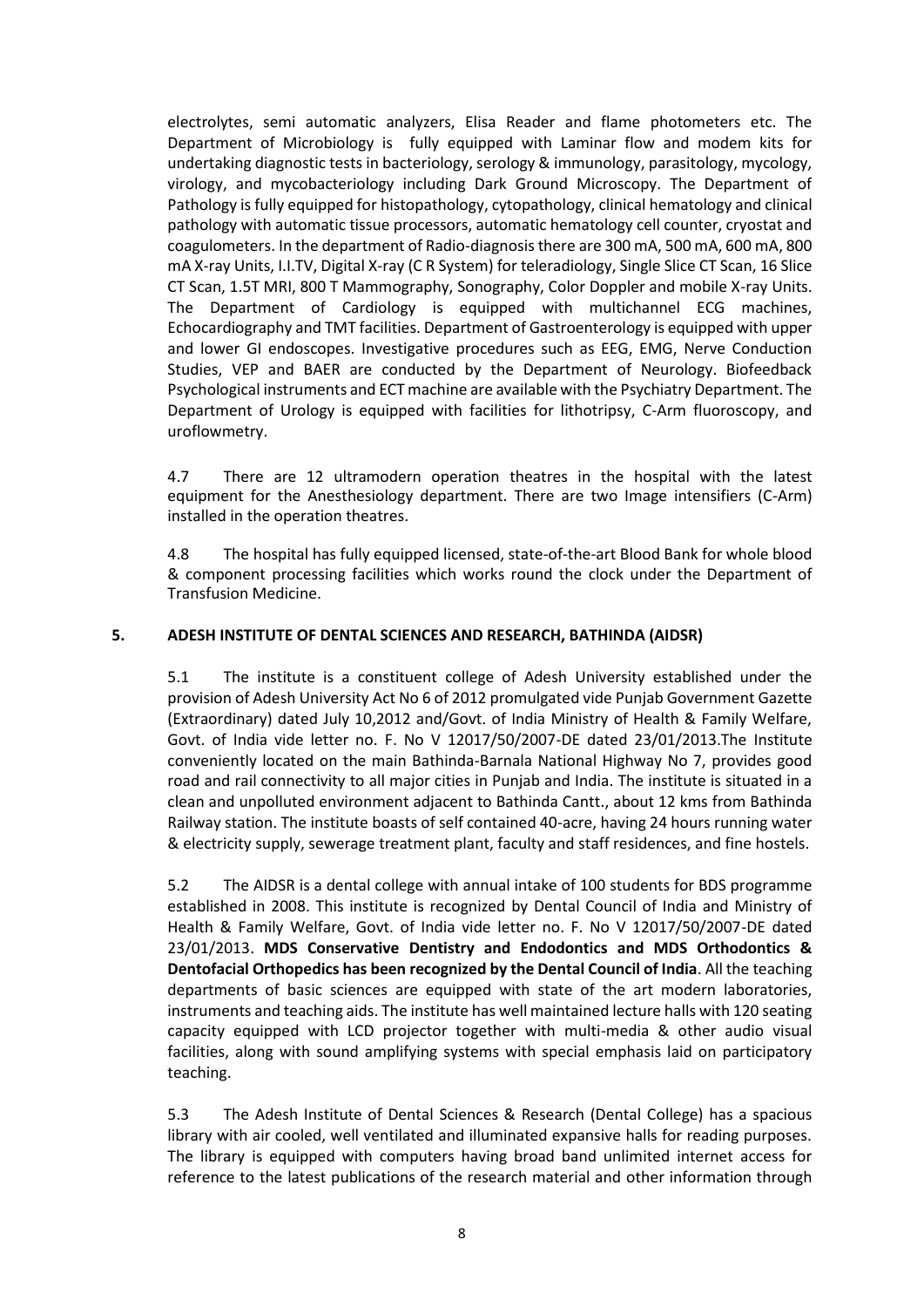PUBMED and worldwide web. The library has e-library network which provides access to a large number of e-journals. Reprographic and printing services are available at a nominal cost to the students. The library also has got a huge reading room for the students to bring their own study material to pursue in a peaceful and temperature controlled environment. Computers have been provided to all the departments of the college and teaching hospital, thus helping the staff members to update their knowledge and skills from time to time. In addition a spacious examination hall for students to appear in respective departments has also been provided. A huge state of the art centrally air-conditioned auditorium-cumexamination hall, with modern audio visual aids, with a seating capacity of 1200 is available. Regional and state level professional conferences are frequently held in the auditorium.

5.4 The hospital has an entrance foyer which provides a splendid view and a visual comfort for the patients, having enough space to seat more than 100 patients, waiting for their registration, buying medicines at the pharmacy on one side or simply waiting for the relatives. The ground floor has department of Oral Surgery OT (Minor & Major) Department of Oral Medicine, Hematological Lab, Radiovisiography, OPG Room and Lecture Hall.

5.5 The first floor consists of Department of conservative laboratory, and Endodontics, Pre-Clinical conservative Laboratory, Department of Prosthodontics, Dental Material Laboratory and Lecture Hall. The second floor consists of Department of Pedodontics and its Laboratory, Department of Orthodontics and its laboratory, Department of Periodontics, Pre-Prosthetics Laboratory, Central Library and Lecture Hall. The third floor consists of Department of Oral Pathology and its laboratory, Department of preventive and public health Dentistry and Lecture hall.

5.6 Hospital is having 205 dental chairs with all the attachments; all the chairs and units are electrically operated. Hospital has monthly OPD attendance more than 3000-3500 patients. AIDSR provides modern facilities to all kinds of Dental care. The college has Community Dental Van fully equipped with all the treatment facilities which allows to conduct dental health awareness programs at rural and remote areas, and to provide all kinds of Dental care.

# **6. NUMBER OF SEATS MD/MS PROGRAMMES**

The Following Post Graduate Medical programmes with the number of seats indicated against each have been permitted/recognized under Adesh University at Adesh Institute of Medical Sciences and Research (a constituent college of Adesh University), Bathinda by the Medical Council of India under section 10A of the IMC Act and Central Government:

| Ser. | Name of the Programme        | Year of           | <b>Number of Seats</b> |
|------|------------------------------|-------------------|------------------------|
| No.  |                              | <b>Permission</b> |                        |
| (a)  | MS Obstetrics & Gynaecology  | 2014              | 03                     |
| (b)  | <b>MS General Surgery</b>    | 2017              | 02                     |
| (c)  | <b>MD Pathology</b>          | 2011              | 04                     |
| (d)  | <b>MD Microbiology</b>       | 2011              | 02                     |
| e),  | <b>MD Community Medicine</b> | 2011              | 03                     |

# **6.1 RECOGNIZED SEATS**

# **6.2 PERMITTED SEATS**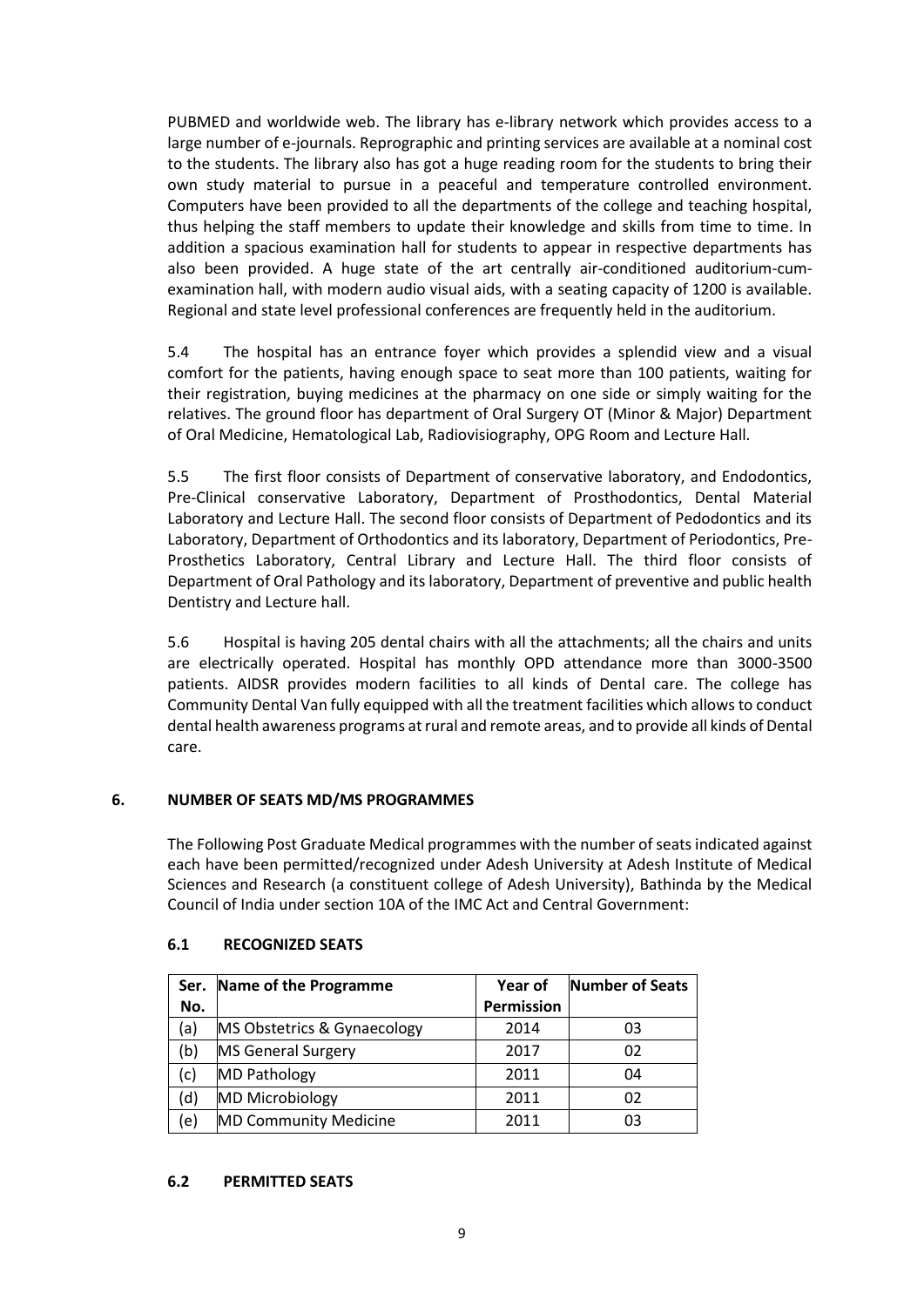|     | Ser. No.   Name of the Programme          | Year of           | <b>Number of</b> |
|-----|-------------------------------------------|-------------------|------------------|
|     |                                           | <b>Permission</b> | <b>Seats</b>     |
| (a) | <b>MD General Medicine</b>                | 2021              | 03               |
| (b) | MD Dermatology, Venerology & Leprosy      | 2021              | 02               |
| (c) | <b>MD Paediatrics</b>                     | 2021              | 02               |
| (d) | MD Immuno Haematology & Blood Transfusion | 2021              | 02               |
| (e) | <b>MD Respiratory Medicine</b>            | 2021              | 03               |
| (f) | <b>MD Radio-Diagnosis</b>                 | 2020              | 02               |
| (g) | <b>MD Anaesthesiology</b>                 | 2020              | 04               |
| (h) | MS General Surgery*                       | 2020              | 10               |
| (i) | <b>MS Orthopaedics</b>                    | 2020              | 03               |
| (j) | <b>MD Psychiatry</b>                      | 2020              | 03               |
| (k) | <b>MS Ophthalmology</b>                   | 2020              | 02               |
| (1) | MS ENT (Otorhinolaryngology)              | 2018              | 02               |
| (m) | <b>MD Anatomy</b>                         | 2011              | 02               |
| (n) | <b>MD Physiology</b>                      | 2011              | 02               |
| (o) | <b>MD Biochemistry</b>                    | 2011              | 02               |
| (p) | <b>MD Pharmacology</b>                    | 2011              | 02               |

**\* 02(two) seats Recognized, 08 (eight) seats Permitted** 

# **7. NUMBER OF SEATS MDS PROGRAMMES**

The following Post Graduate Dental programmes with the number of seats indicated against each have been permitted at Adesh Institute of Dental Sciences and Research(a constituent college of Adesh University), Bathinda by the Dental Council of India under section 10A of the IMC Act and Central Government:

| Ser.<br>No. | Name of the Programme                            | <b>Year of Recognition</b> | Number<br>of Seats |
|-------------|--------------------------------------------------|----------------------------|--------------------|
| (a)         | <b>Orthodontics and Dentofacial Orthopaedics</b> | 2021                       | 03                 |
| (b)         | <b>Conservative Dentistry and Endodontics</b>    | 2020                       | 03                 |

# **8. ELIGIBILITY CONDITIONS**

8.1 Every student, selected for admission to Post Graduate Medical/Dental programme should possess recognized MBBS/BDS degree, respectively or equivalent qualification and should have obtained permanent registration with Punjab Medical Council/Punjab Dental Council or should obtain the same within one month from the date of his admission, failing which action will be initiated by the University.

8.2 Every student should have completed satisfactorily one year's rotating internship after passing MBBS/BDS Exams on or before 31<sup>st</sup> May of the year of admission.

8.3 A candidate is required to complete the Compulsory Rotatory Internship as per norms of National Medical Commission/Dental Council of India as amended from time to time.

# 9. **ENROLMENT**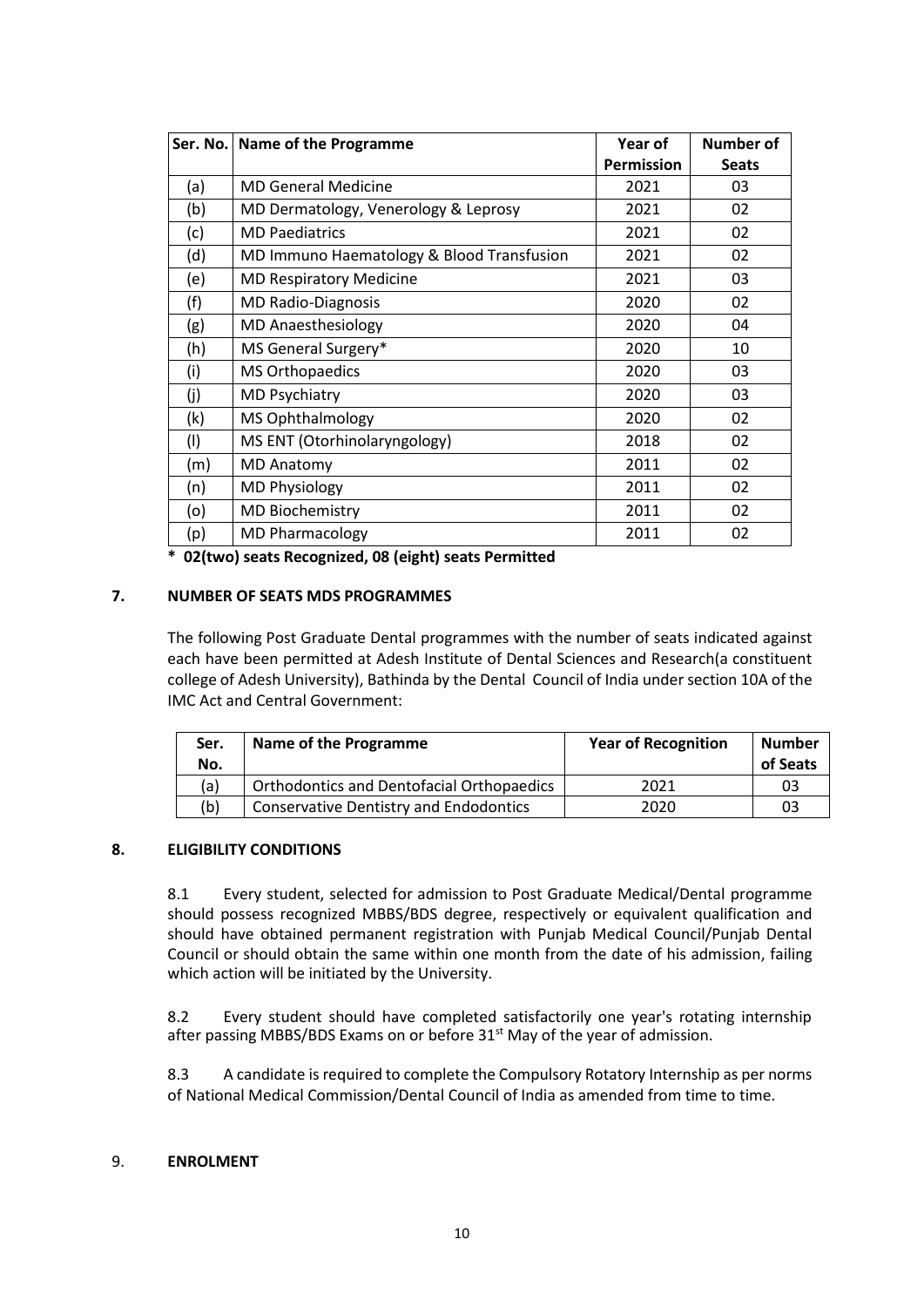9.1 All the candidates provisionally allocated seats at Adesh Institute of Medical Sciences and Research (AIMSR) and Adesh Institute of Dental Sciences and Research (AIDSR) Bathinda through Combined ONLINE Counselling will report to institute for medical examination and enrolment.

9.2 They are required to carry original and one set of self attested copies of the following certificates/documents at the time of enrolment in Adesh Institute of Medical Sciences & Research, Bathinda and Adesh Institute of Dental Sciences and Research, Bathinda of this university:

- (a) NEET PG 2022 Admit Card
- (b) NEET PG 2022 Result Card
- (c) High School/Higher Secondary Certificate as proof of date of birth.
- (e) MBBS/BDS Degree
- (f) Detailed marks Card of MBBS/BDS (All Professionals)
- (g) Internship Completion Certificate
- (h) MBBS/BDS State Council Registration Certificate
- (i) Character Certificate
- (j) Residential Proof (Voter Card/Ration Card/Aadhar Card/Passport)
- (k) Aadhar Card
- (l) Reserved Category Certificate (as applicable)
- (m) Migration Certificate of MBBS/BDS
- (n) Four recent passport size coloured photographs

9.3 Relevant proformas relating to enrolment are available on the University website [www.adeshuniversity.ac.in](http://www.adeshuniversity.ac.in/) as per the following list:

| (a) | Appendix A | $\ddot{\cdot}$       | <b>Enrolment Form</b>                                |
|-----|------------|----------------------|------------------------------------------------------|
| (b) | Appendix B | $\ddot{\cdot}$       | <b>Hostel Accommodation Form</b>                     |
| (c) | Appendix C | $\ddot{\cdot}$       | Self Undertaking regarding fee                       |
| (d) | Appendix D | $\ddot{\cdot}$       | Self Undertaking regarding terms & conditions        |
| (e) | Appendix E | $\ddot{\cdot}$       | <b>Bank Guarantee/ Surety Bond</b>                   |
| (f) | Appendix F | $\ddot{\cdot}$       | Affidavit by the Student regarding ragging (English) |
| (g) | Appendix G | $\ddot{\phantom{a}}$ | Affidavit by the Student regarding ragging (Punjabi) |
| (h) | Appendix H | $\ddot{\cdot}$       | Affidavit by the Student regarding ragging (Hindi)   |
| (1) | Appendix I | $\ddot{\cdot}$       | Undertaking regarding admission                      |

# **10. INSTRUCTIONS FOR FILLING UP ENROLMENT FORM**

10.1 After declaration of the result of the ONLINE Counseling by Admission Committee for PG Programmes in Medical/Dental Colleges, the candidates are required to deposit Rs 4000/ as enrolment fee (Rs. 3000/- in case of SC candidates) and Rs. 3000/- as medical examination charges in cash at the University counter or in the form of **Demand Draft in favour of Registrar, Adesh University on any scheduled / nationalized bank payable at Bathinda** on the day of joining at Adesh Institute of Medical Sciences and Research and Adesh Institute of Dental Sciences and Research. They are also required to carry original and one set of self attested copies of the certificates/documents as per clause No. 9.2 above.

10.2 After deposition of tuition fee and enrolment fee, enrolment forms and medical examination form will be required to be filled by the candidate at the time of joining.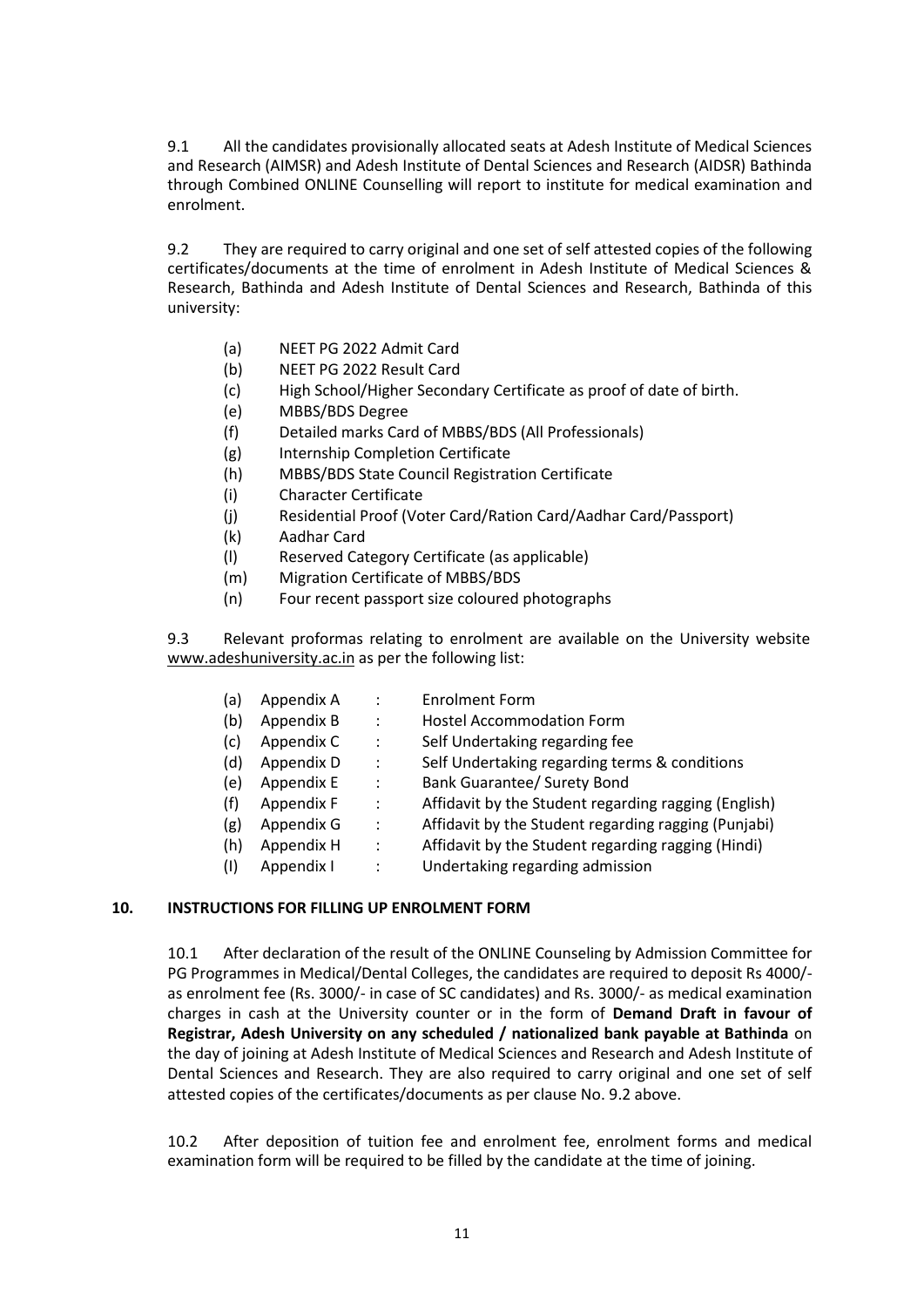10.3 In case any candidate is found to have furnished false information or certificate, etc. or is found to have withheld or concealed information in his/her application form he/she shall be debarred from admission and legal action will also be taken as per rules.

10.4 For claims on reserved seats wherever applicable, the candidates must support their claim by attaching self-attested photocopies of appropriate certificate(s)/documents issued by competent authority.

# **11. FEE STRUCTURE MD / MS PROGRAMMES**

| Sr. No. | <b>Name of Programme</b>                  | Year                 | <b>Tuition fee for</b><br><b>Indian Students</b> |
|---------|-------------------------------------------|----------------------|--------------------------------------------------|
|         | <b>MS Otorhinolaryngology (ENT)</b>       |                      |                                                  |
|         | <b>MS OBG</b>                             |                      |                                                  |
|         | <b>MS General Surgery</b>                 | 1 <sup>st</sup> Year | Rs. 14,90,000/-                                  |
|         | <b>MD Pathology</b>                       |                      |                                                  |
|         | <b>MS Orthopaedics</b>                    |                      |                                                  |
|         | <b>MS Ophthalmology</b>                   |                      |                                                  |
| (a)     | <b>MD Psychiatry</b>                      | 2 <sup>nd</sup> Year | Rs. 16,39,000/-                                  |
|         | <b>MD Radio-Diagnosis</b>                 |                      |                                                  |
|         | <b>MD Anaesthesiology</b>                 |                      |                                                  |
|         | MD Dermatology, Venerology & Leprosy      |                      |                                                  |
|         | <b>MD Paediatrics</b>                     |                      |                                                  |
|         | MD Immuno Haematology & Blood Transfusion | 3rd Year             | Rs. 18,02,900/-                                  |
|         | <b>MD Respiratory Medicine</b>            |                      |                                                  |
|         | <b>MD General Medicine</b>                |                      |                                                  |
|         | <b>MD Anatomy</b>                         | 1 <sup>st</sup> Year |                                                  |
| (b)     | <b>MD Physiology</b>                      |                      | Rs. 5, 00, 000/-                                 |
|         | <b>MD Biochemistry</b>                    |                      |                                                  |
|         | <b>MD Pharmacology</b>                    | 2 <sup>nd</sup> Year | Rs. 5,50,000/-                                   |
|         | <b>MD Microbiology</b>                    |                      |                                                  |
|         | <b>MD SPM</b>                             | 3rd Year             | Rs. 6,05,000/-                                   |

11.1 Tuition Fee for MD/MS Programmes are as under:

11.2 Securities for the above listed programmes are as under:

- 
- (i) **College Securities :** Rs. 50,000/- (refundable/ adjustable in last fee)
- 
- (ii) **Library Securities :** Rs. 35,000/- (refundable)
- 
- (iii) **Hostel Securities :** Rs. 30,000/- (refundable)

# **12. FEE STRUCTURE MDS PROGRAMMES**

12.1 Tuition Fee for MDS programmes are as under:

| Sr.<br>No. | <b>Name of Programme</b>                         | Year                 | <b>Tuition fee for</b><br><b>Indian Students</b> |
|------------|--------------------------------------------------|----------------------|--------------------------------------------------|
|            | <b>Orthodontics &amp;</b>                        | 1 <sup>st</sup> Year | Rs. 5, 85, 000/-                                 |
| (a)        | <b>Dentofacial Orthopedics</b>                   | 2 <sup>nd</sup> Year | Rs. 6,43, 500/-                                  |
|            | <b>Conservative Dentistry</b><br>and Endodontics | 3rd Year             | Rs. 7,07, 850/-                                  |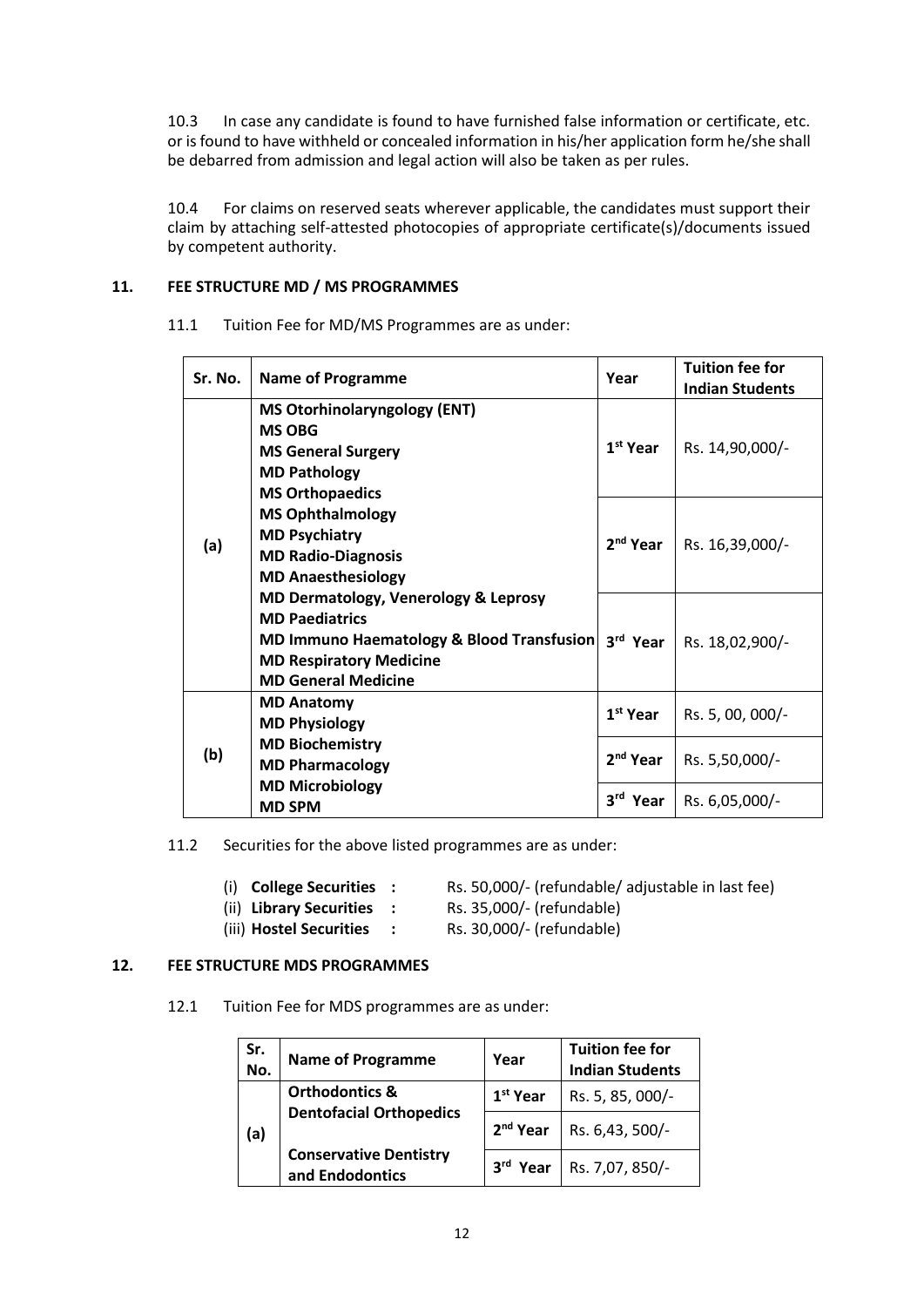12.2 Securities for the above listed programmes are as under:

| <b>College Securities</b> |                           |
|---------------------------|---------------------------|
| <b>Library Securities</b> | Rs. 30,000/- (refundable) |
| Hostel Securities         |                           |

**Note: The university registration fee/examination fee or any other fee/charges notified by the university from time to time will be payable by all the candidates admitted in MD/MS/MDS programmes.**

# **13. DEPOSITION OF FEE**

13.1 After provisional allocation of seat at Adesh Institute of Medical Sciences & Research, Bathinda and Adesh Institute of Dental Sciences and Research, Bathinda, the candidate will be required to deposit the tuition fee through specified Bank Challan to Baba Farid University of Health Sciences, Faridkot. Candidate will report at Adesh Institute of Medical/Dental Sciences and Research, for medical checkup and joining after submission of proof of fee deposition to Baba Farid University of Health Sciences within stipulated time period failing which allocated seat will stand cancelled automatically without any intimation.

13.2 If the seat is not claimed by full payment of fee and submission of relevant certificates and testimonials etc., the offer will be withdrawn and the seat will be offered to the next eligible candidate on merit, programme/category wise.

13.3 It is necessary that in order to get admission, the candidate must deposit the fee as mentioned at clauses 11 and 12 above. In addition, all relevant certificates and testimonials in original must also be submitted at the time of enrolment to the Registrar, Adesh University, Bathinda, otherwise fee will not be accepted.

13.4 THE MANAGEMENT RESERVES THE RIGHT TO REVISE ALL FEE AND THE SAME WILL BE EFFECTIVE FROM THE DATE AS MAY BE DECIDED.

13.5 A student will be bound for Rs. 25 Lakh (Rs. 25,00,000/-) bond with interest @ 18% if he/she choose not to serve Adesh Institute of Medical Sciences & Research, Bathinda as Senior Resident for one year after completion of the Postgraduate Medical programme of study. This will be applicable for all the category as per format of Affidavit attached at Annexure-I.

13.6 NO DUES certificate from the accounts section, library, hostel and cafeteria etc. is mandatory before processing University examination form for each professional examination.

# **14. BANK GUARANTEE/SURETY BOND**

14.1 Admitted students will have to furnish Bank Guarantee/Surety Bond for the amount equivalent to remaining years programme fee along with the undertaking that he/ she will not leave the studies in midstream without completing the full programme due to any reason whatsoever, until and unless he/she deposits the balance amount of fee for the full programme in the format prescribed by the University. Objective of this provision is to safeguard the unaided Institute from resultant financial loss on account of such a student's seat remaining vacant for the remaining period of the programme.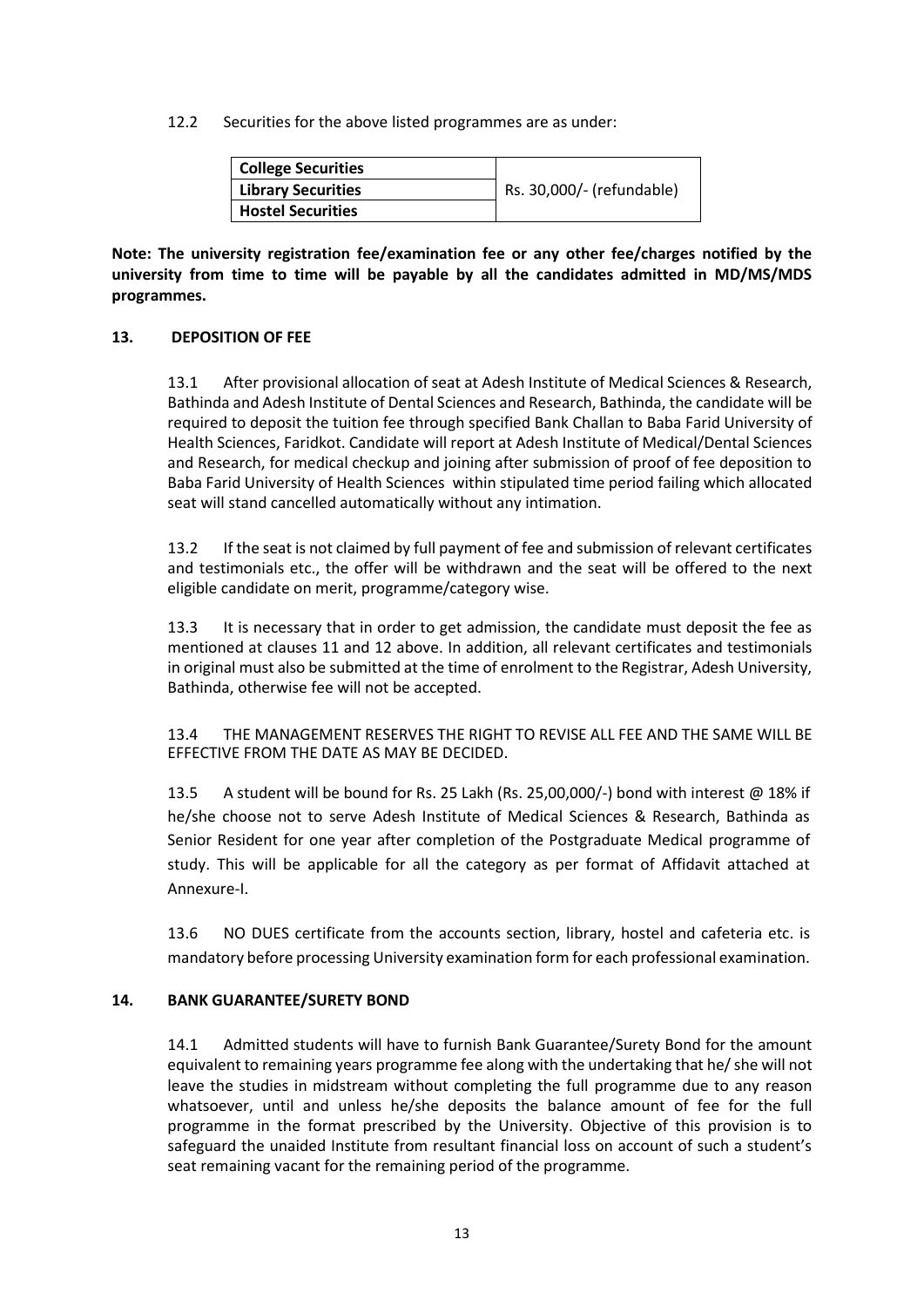14.2 If any candidate decides to leave the Institute after the last date of admission or before completing the full programme due to any reason whatsoever, the security will stand forfeited. In addition, he will have to pay all balance fee for the entire programme. For this purpose, the candidates will have to furnish at the time of admission, a Bank Guarantee/Surety Bond for the amount equivalent to balance fee of entire duration of the programme along with an affidavit duly sworn in by the candidate in the presence of an Executive Magistrate.

14.3 All the Original testimonials and certificates such as High School /Higher Secondary, 10+1, 10+2, MBBS/BDS Degree, MBBS/BDS Registration, Detailed Marks Cards of all Professionals, Character Certificate, Admit and Result Card of entrance test etc. will be deposited by the students at the time of joining the programme and will be retained by the University in the custody of the constituent institute concerned till the completion of the Registration process and submission of prescribed no-dues certificates from concerned institute and department by the candidate.

14.4 No candidate will be allowed to take his/her original certificates for any reason. If for some purpose the candidate insists on taking the original certificates for a period, they will be required to pay the tuition fee for the remaining duration of the entire programme in advance.

# **15. RULES FOR REFUND OF FEE**

Fee once paid, shall not be refunded/ adjusted in any manner. In case any student who may leave the Institution due to any reason whatsoever after closure of the admission process/ before completing the full programme, balance fee for entire programme is payable by him/ her.

# **16. PERIOD OF TRAINING**

16.1 The period of training for the award of various Post Graduate degrees (MD/MS and MDS) shall be three completed years including the period of examination.

16.2 Leave: Though the leave is not the right and only a privilege to be allowed on the recommendation of Head of the department concerned, however, it is expected that all P.G. Residents / Demonstrators avail their entitled leave within the calendar year. Accumulation of leave and its carrying over to the next calendar year will not be permitted. A PG Resident will be entitled to following leave:

| (a) | Casual Leave   | 20 per year                  |
|-----|----------------|------------------------------|
| (b) | Academic Leave | 07 days for entire programme |

16.3 The attendance of the P.G. students will be recorded on an academic year basis rather than through a calendar year. This should not be less than 80% as laid down in the regulations

16.4 Further, the academic year would be divided into two terms each of six months duration. The attendance of the student would be recorded for each term and the student would be required to have not less than 80% attendance for both the terms combined.

16.5 The period of training, in case of a student falling short of 80% attendance during the Academic year, would be enhanced by one term. However, under exceptional circumstances, the genuine cases may be allowed adjustment of shortage period in subsequent year without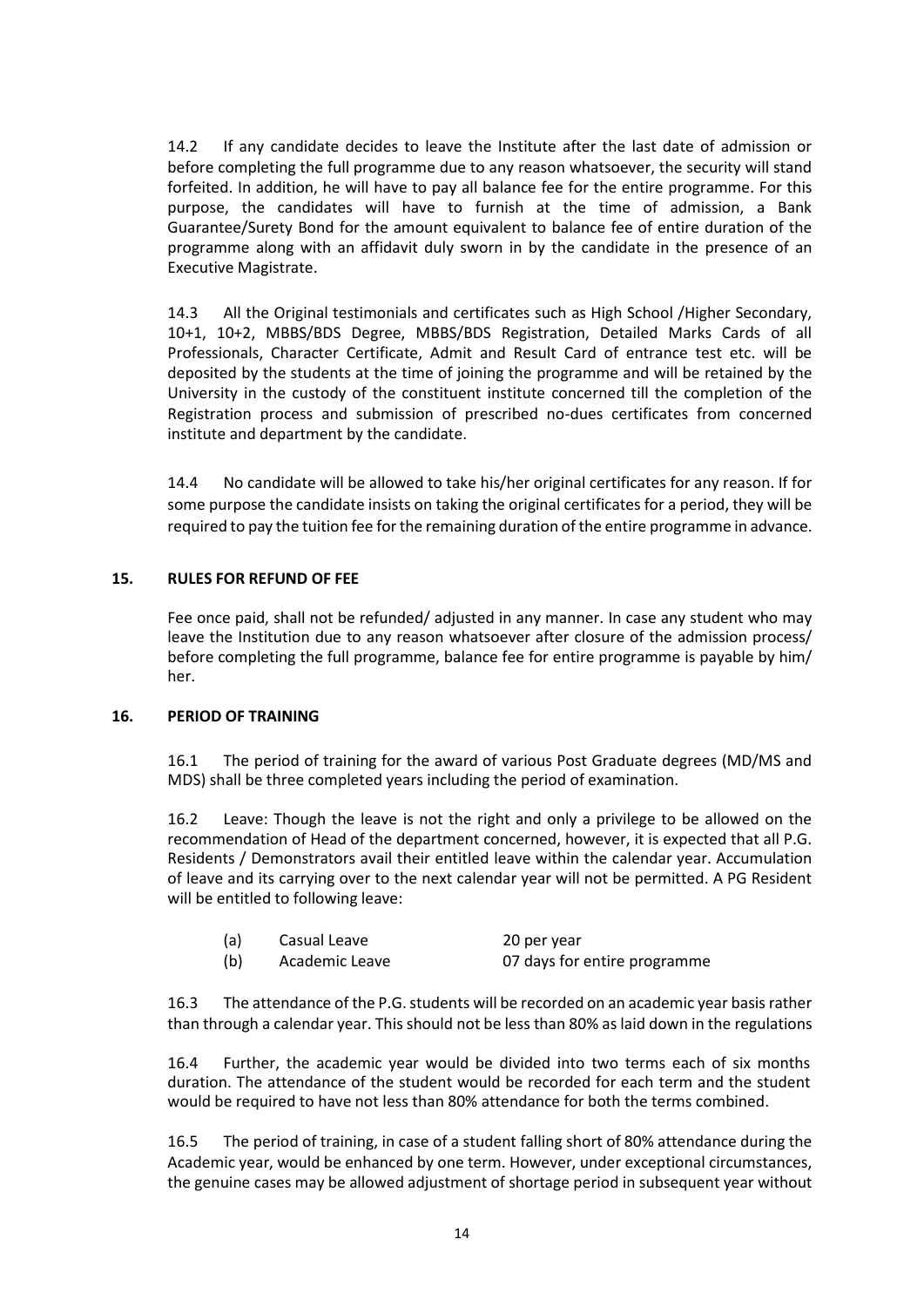extending the term solely at the discretion of the Vice Chancellor, Adesh University on the detailed justification and specification and specific recommendations of the Head of the Department duly endorsed by the Principal.

16.6 Maternity leave, Medical leave or any other prolonged absence beyond the entitled leave, during the training period of Post Graduate Degree programme will prolong the period of training by actual period of absence subject to a maximum period of one year, whichever is longer. Absence in excess of one year will lead to cancellation of admission & payment of fee for full programme.

16.7 Thesis/Dissertation:

(a) Candidate will submit plan of thesis within 6 months of admission, after obtaining approval of the Departmental Committee, Institutional Research Committee and Adesh University Ethics Committee for Biomedical and Health Research.

(b) Final thesis will be submitted 6 months before final examinations (by  $30<sup>th</sup>$  Nov of preceding year) as stipulated in the Regulations of Adesh University.

# **17. REJECTION AND DISQUALIFICATION**

- 17.1 Certificates & testimonials or any other information found to be inaccurate or false.
- 17.2 Failure to submit the registration and other certificates, testimonials in time.
- 17.3 Failure to pay the required fee by due date.

17.4 Educational and other requirements as per National Medical Commission, Government of India and Adesh University, Bathinda not fulfilled.

# **18. MIGRATION**

No application for migration to other Medical College(s) will be entertained from the students admitted to the MD/MS & MDS programme.

# **19. HOSTEL AND ALLIED CHARGES**

| Particular        | <b>Per Annum</b>                                          |  |  |
|-------------------|-----------------------------------------------------------|--|--|
| <b>Hostel Fee</b> | Rs. 1,08,000/- (Single Occupancy<br>without mess charges) |  |  |
| Allied Charges*   | Rs. 1,69,000/-                                            |  |  |

**\* Excluding electricity charges for additional appliances.**

**20. CONDITIONS FOR AWARD OF FELLOWSHIPS, SCHOLARSHIPS, STIPENDS, MEDALS AND PRIZES.**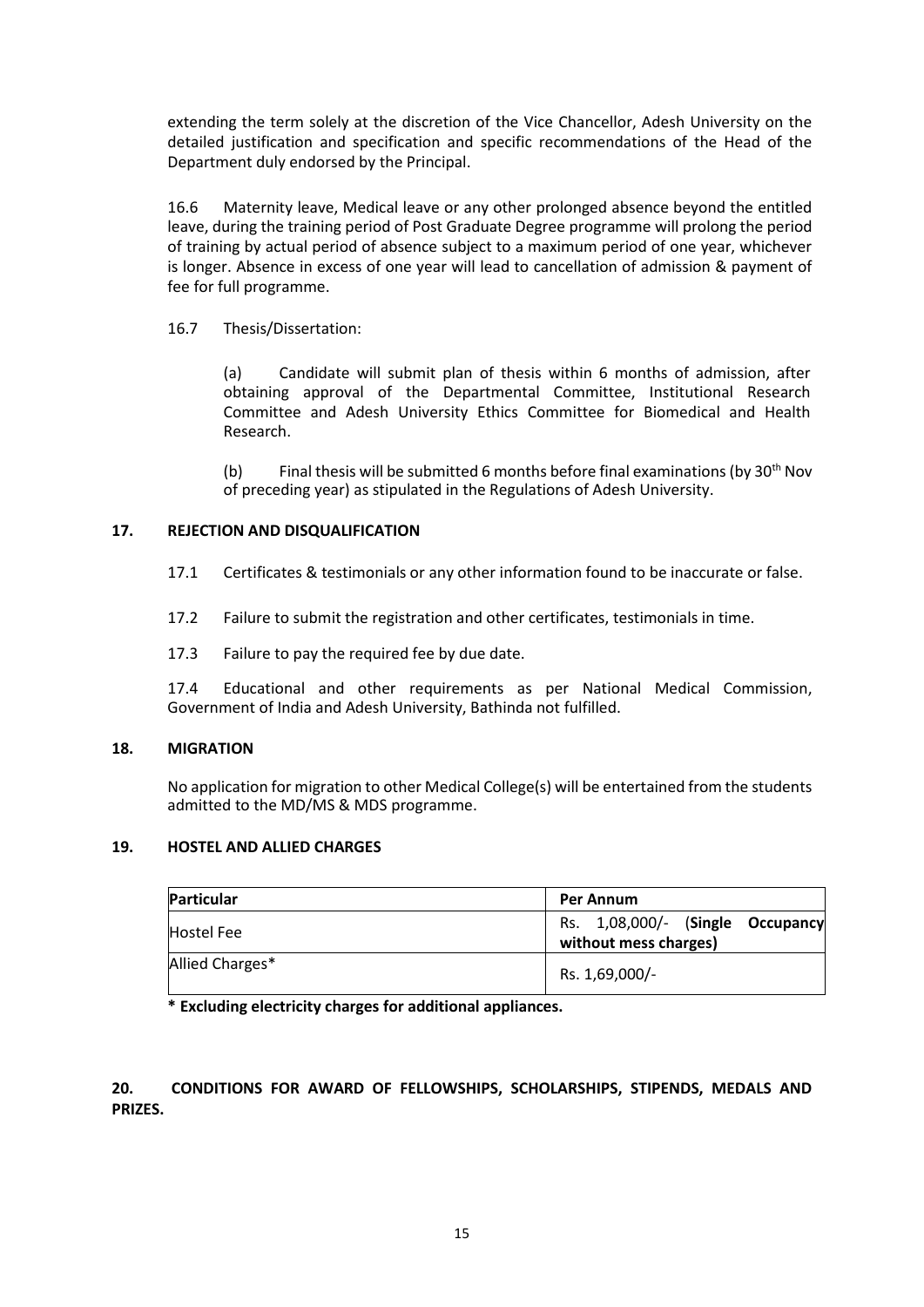The University may grant scholarships and cash awards for outstanding performance in academics and other activities to encourage the students and motivate them to excel, as specified by the University, on the basis of:

(a) The merit of entrance examination.

(b) Scholarship based on merit in qualifying examinations/scholarship test conducted by Adesh University.

(c) Scholarship based on achievement in any field at International/National level.

(d) Cash award/medal and certificate of merit to students obtaining first, second and third positions based on the results. To be eligible for the cash awards, a student must have cleared in first attempt and obtained minimum 75% marks in the examination.

(e) Cash award and certificate for cultural activities: The students who represent the University or any of its faculty at inter-University/National level competitions and obtain first and second positions in any event will be honoured by giving University colour to first position holder and cash prizes to first and second position holders. All students who are sponsored to participate will be paid TA/DA as per University rules.

(f) Cash awards, certificates and incentives for technical activities: Students who represent the University or any of its faculty in intervarsity competitions, National/International events organized by professional bodies, e.g. National Medical Commission (not the chapters/sections) and obtain first or second positions will be honoured by giving University colour to first position holder and cash award to first and second position holders. All the students who are sponsored to participate will be paid TA/DA as per University rules.

(g) Other Award: Students who are awarded by the State Government or the Central Government for outstanding social work and bravery will be suitably honoured by the University.

# **21. CONDITIONS FOR RESIDENCE OF THE STUDENTS OF THE UNIVERSITY**

21.1 The admitted students will have to spend full time in the University.

21.2 Adesh University is a fully residential complex. Stay in hostels is mandatory for students admitted in MD/MS and MDS Programmes.

21.3 All admitted students are required to stay in the hostel till the completion of the programme.

21.4 All students will follow the hostel rules, as applicable, and as provided in a separate book-let.

# **22. DISCIPLINE OF STUDENTS AND DISCIPLINARY ACTION AGAINST THE STUDENTS**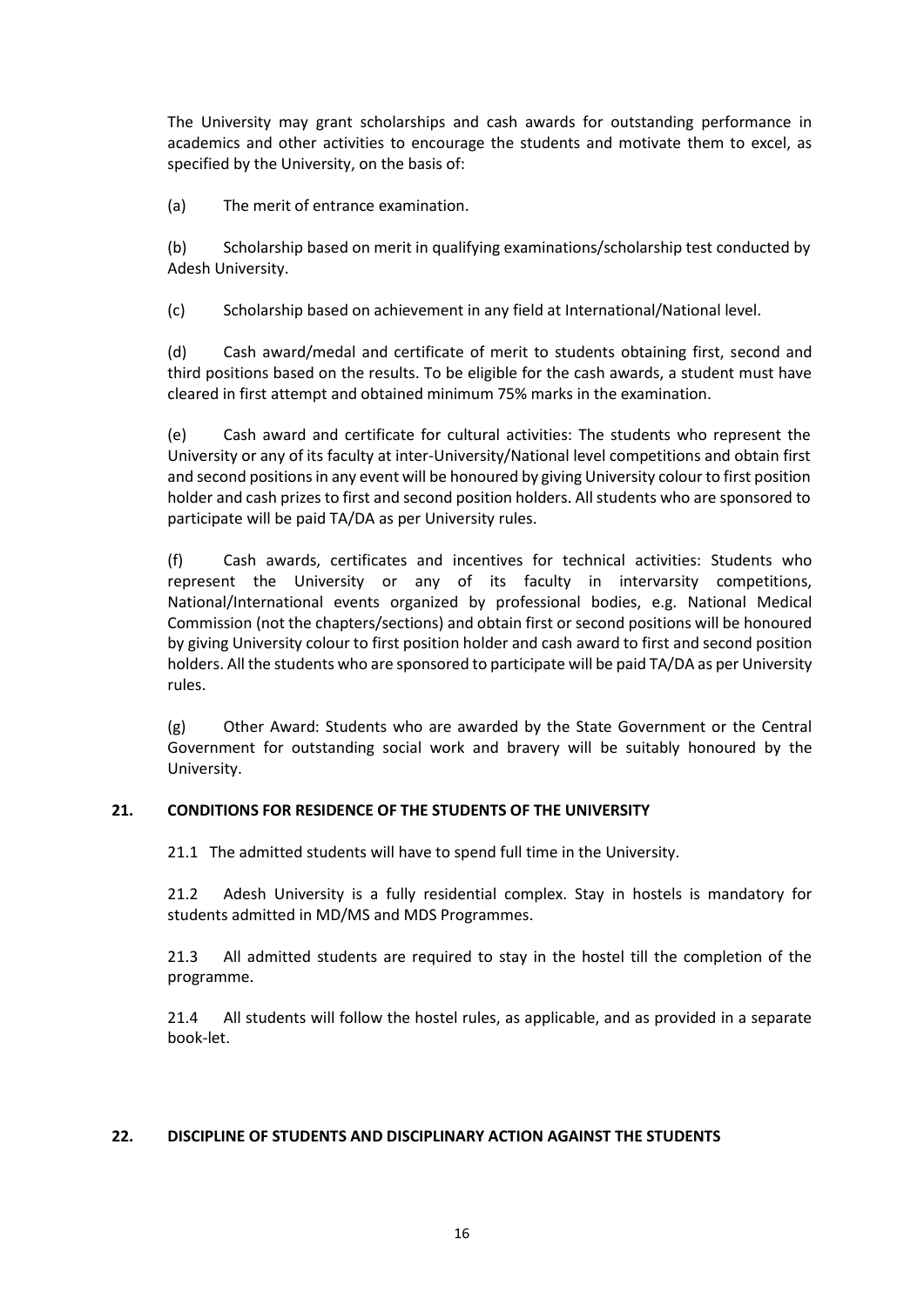22.1 All the students are expected to maintain discipline and proper academic atmosphere. The students indulging in acts of indiscipline and misdemeanor, such as taking part in processions, holding demonstration in the Adesh University Campus and threatening the University officials, interfering with the functioning of the University, defacing the buildings by writing slogans, damaging the buildings, disturbing classes in session, assaulting teacher, staff, students and others will be liable for severe disciplinary actions.

22.2 All cases of indiscipline shall be placed before the Disciplinary Committee constituted by the Vice-Chancellor. The committee will decide the quantum of punishment which may range from putting the student on conduct probation to expulsion. The recommendations of the committee shall be put up to the Vice-Chancellor for final decision.

22.3 The Vice-Chancellor may, in exercise of his power, by order direct that a student be expelled or rusticated for specified period and not admitted to any programme or programmes of study in the University for a stated period, or be punished with a fine for an amount to be specified in the order, or debarred from an examination or examinations conducted by the University.

# **23. Library**

23.1 The Library will be open for all entitled readers on all working days from 08:15 hrs to 23:45 hrs.

23.2 Silence and order must be maintained in the library at all times. Any violation of this rule will result in serious disciplinary action.

23.3 Any person who loses/defaces or otherwise seriously damages books etc. shall be liable to pay the cost of the replacement and in the event of the book being one of the set or series, the cost of whole set or series, shall be paid by the person if the single copy lost/damaged is not available.

23.4 The following shall be entitled to use the library:

- (a) The faculty of the college and hospital.
- (b) Students of the college.

23.5 Books that are required for occasional reference, such as encyclopedias, dictionaries, atlases etc. and books of great value or rarity shall not be removed from the library.

- 23.6 Books borrowed from the library are not transferable.
- 23.7 Books are issued strictly according to the priority of demand.
- 23.8 A suggestion book is kept in the library in which suggestions for new books are invited.

# **24. Library Rules**

24.1 Only two books will be issued for taking out from the library at a time by a candidate.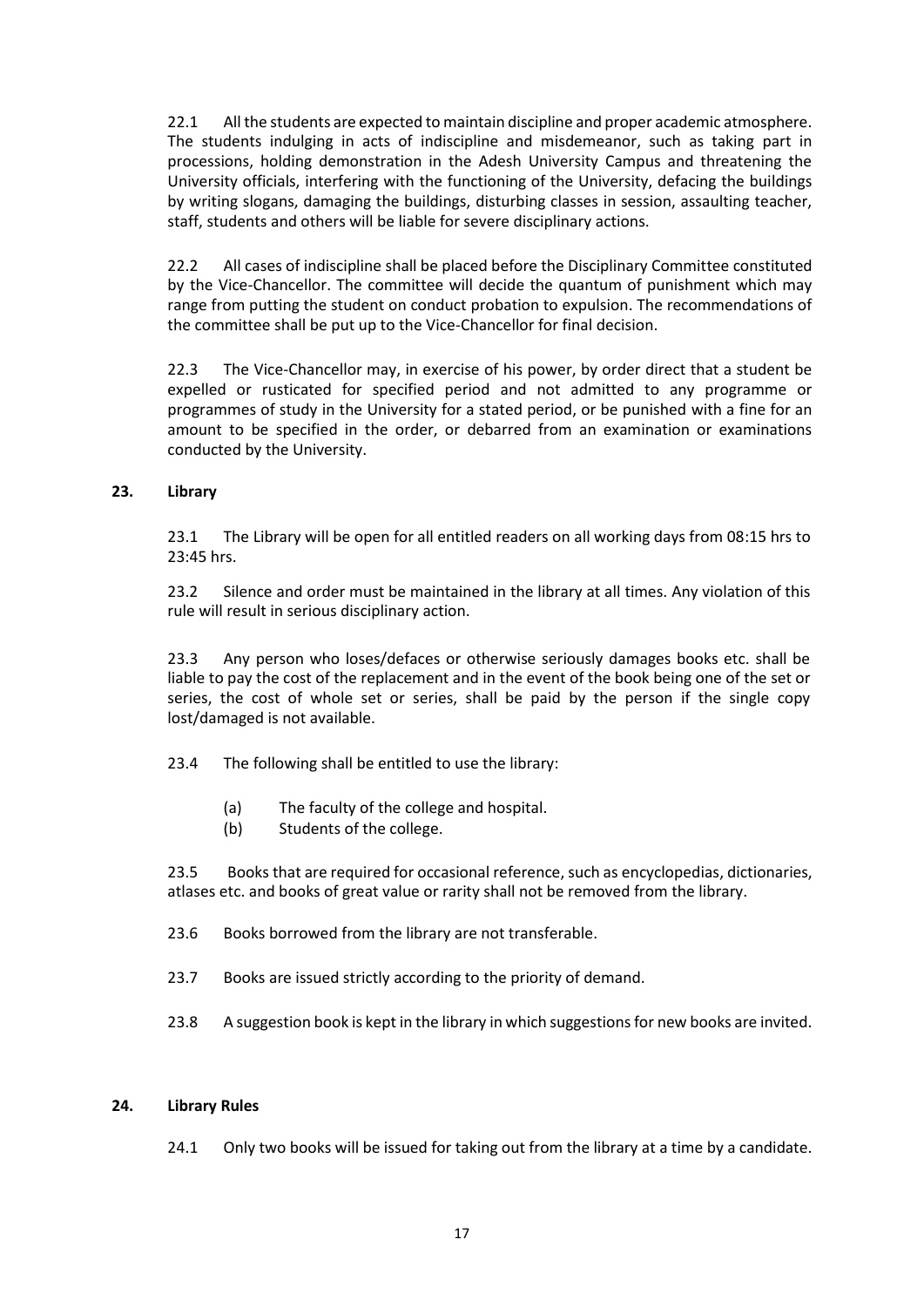24.2 No book shall be kept by any students for more than 14 days. This privilege does not include the vacations. For each extra succeeding day that a book be kept there shall be a fine of Rs.10/- per book per day but the total fine shall not exceed the price of the book. Further issue of books shall be stopped till the fine is paid and the book returned to the library.

24.3 If the reason of non-return of book in time is beyond the control of the student and the Principal is satisfied, he/she may reduce the fine.

24.4 Every borrower will be supplied with a borrower's student card, which shall be stamped by the Librarian every time a book is issued/ returned. If the card is lost, a new card is to be purchased from the Librarian at prescribed cost.

24.5 The book card placed in the pocket at the end of the book must be delivered to the librarian before the book is taken away and the borrower must have it stamped.

24.6 The borrower card is not transferable. During stock checking, which will be notified in advance, all books issued must be returned.

24.7 Periodicals and newspapers received for the students section are placed on the table for the use of the students and must not be taken away under any circumstances.

24.8 Use of internet facilities in the library is subject to rules & regulations framed from time to time. Adesh University has provided access to e-resources [AULIBNET] to the students for which the fee as prescribed will be charged from the student.

# **25. RULES REGARDING RAGGING AND ITS PREVENTION**

25.1 As per the current orders of the Hon'ble Supreme Court of India/ National Medical Commission/University Grants Commission, the following should be noted by all candidates and their parents/guardians:

(a) Ragging in any form is strictly forbidden.

(b) Ragging is defined as "Any disorderly conduct whether by words spoken or written or by an act having an effect of teasing, treating or handling with rudeness any other student, including any rowdy or act of indiscipline which causes or is likely to cause annoyance, hardship or psychological harm or to raise fear or apprehension thereof in a fresher or a junior student or asking the students to do any act or perform something which a student will not do in the ordinary programme and which has the effect of causing or generating a sense of shame or embarrassment so as to adversely affect the physique or psyche of a fresher or a junior student".

25.2 In this connection an extract of relevant directions received from National Medical Commission are reproduced as under:

(a) Every student for the purpose of his/her admission to the institution shall furnish a character certificate from the institutions where from he/she has passed his / her qualifying examination, which would mention the status of his/her behavioural pattern specially in terms as to whether he/she displayed persistent violent or aggressive behaviour or any desire to harm others.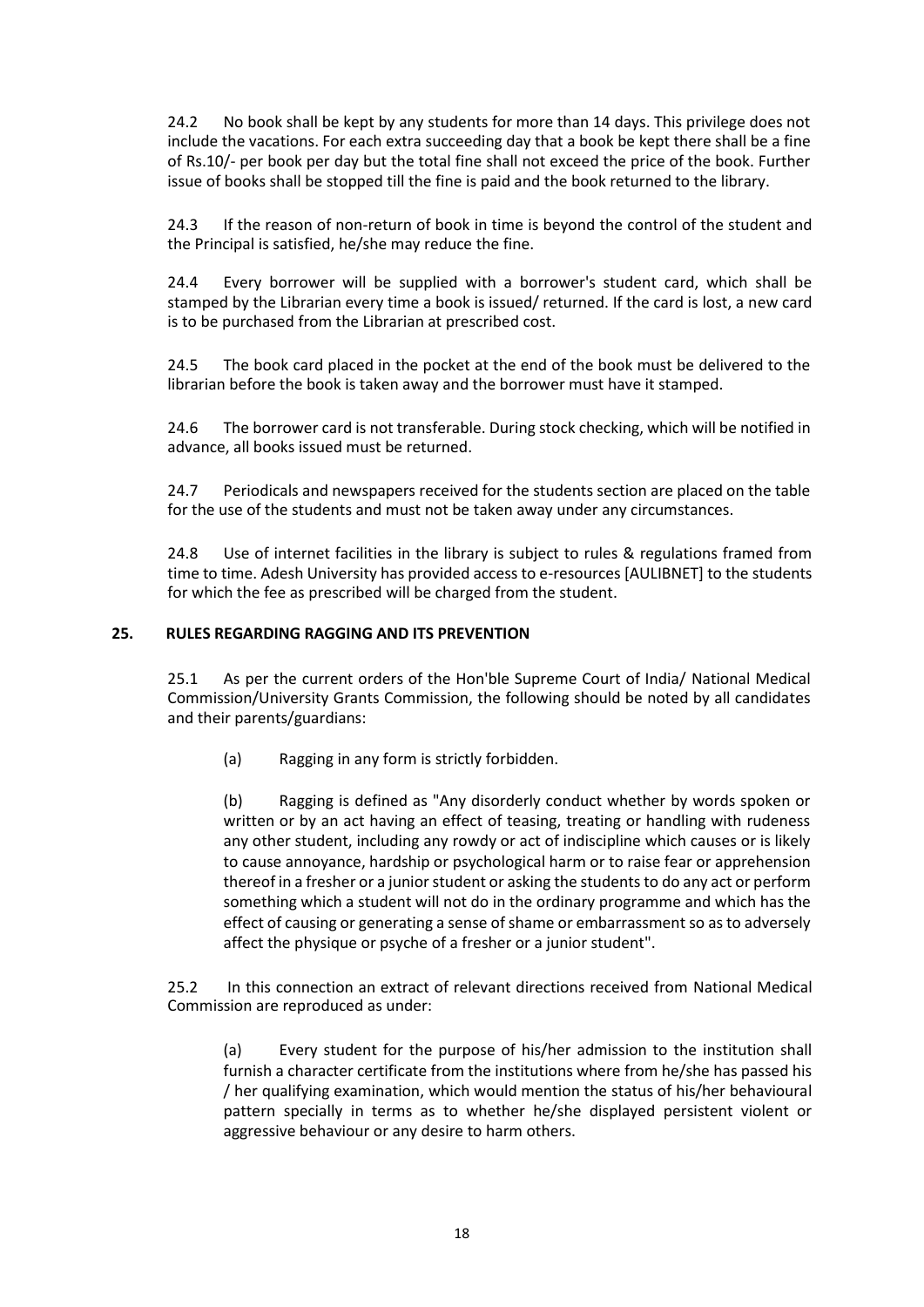(b) The admitting medical institution shall keep intense watch upon students who has a negative entry in this regard.

(c) An annual self-undertaking signed by each student, whether fresher or senior and his/her parent(s) jointly stating that each of them have read the relevant instructions/regulations against ragging, as well as punishments and that if the Ward has been found guilty he/she shall be proceeded against, shall be procured.

(d) Such a self-undertaking shall be furnished in English, Hindi as well as in vernacular (mother tongue of the parent) at the beginning of each academic year by every student.

(e) In order to ensure the 'ragging free environment' in the campus, the directions of the Apex court and/or of the Central or State Governments pertaining to ragging as applicable are hereby laid down, so that candidates and their parents are sensitized in respect of the prohibition and consequences of ragging.

(f) Each institution shall have an Anti-Ragging Committee and Anti Ragging Squad, which shall comprise of other than senior teachers of the institution, representatives of Civil & Police administration and local media.

 $(g)$  In case the victim of ragging his/her parent/guardian is not satisfied with the action taken by the Head of the Institution or by other institutional authorities, or where Head of the institution is of the opinion that the incident ought to be so reported, it shall be mandatory for the institution to file a First Information Report with the local police authorities.

(h) In case the applicant for admission is found to have indulged in ragging in the past or if it is noticed later that he has indulged in ragging, admission may be refused or he/she shall be expelled from the institution as per judgment of the Hon'ble Supreme Court of India in SLP (Civil) No. 24295/2004.

25.3 Ragging in any form constitutes a criminal offence. A student indulging in ragging can be:

- **(a) Expelled from the institution.**
- **(b) Banned from the mess/ hostel.**
- **(c) His/ her scholarship can be withdrawn.**
- **(d) Debarred from examinations.**
- **(e) Denied admission to any institution.**
- **(f) Prosecuted for criminal action.**
- **(g) Lodging of FIR with local police against those who RAG/ABET ragging.**
- **(h) Deterrent fine imposed in addition to above.**

25.4 If any incidence of ragging comes to the notice of the authority, the concerned student shall be given the liberty to explain and if his/her explanation is not found satisfactory, the authority would proceed with action as outlined above.

25.5 The aggrieved students are free to report any incidence of ragging to any member of the ANTI-RAGGING COMMITTEE by written communication, telephone or SMS. All efforts will be made to keep the name of the reporting person confidential. The names and telephone numbers of the members of this committee will be provided to the students soon after admission.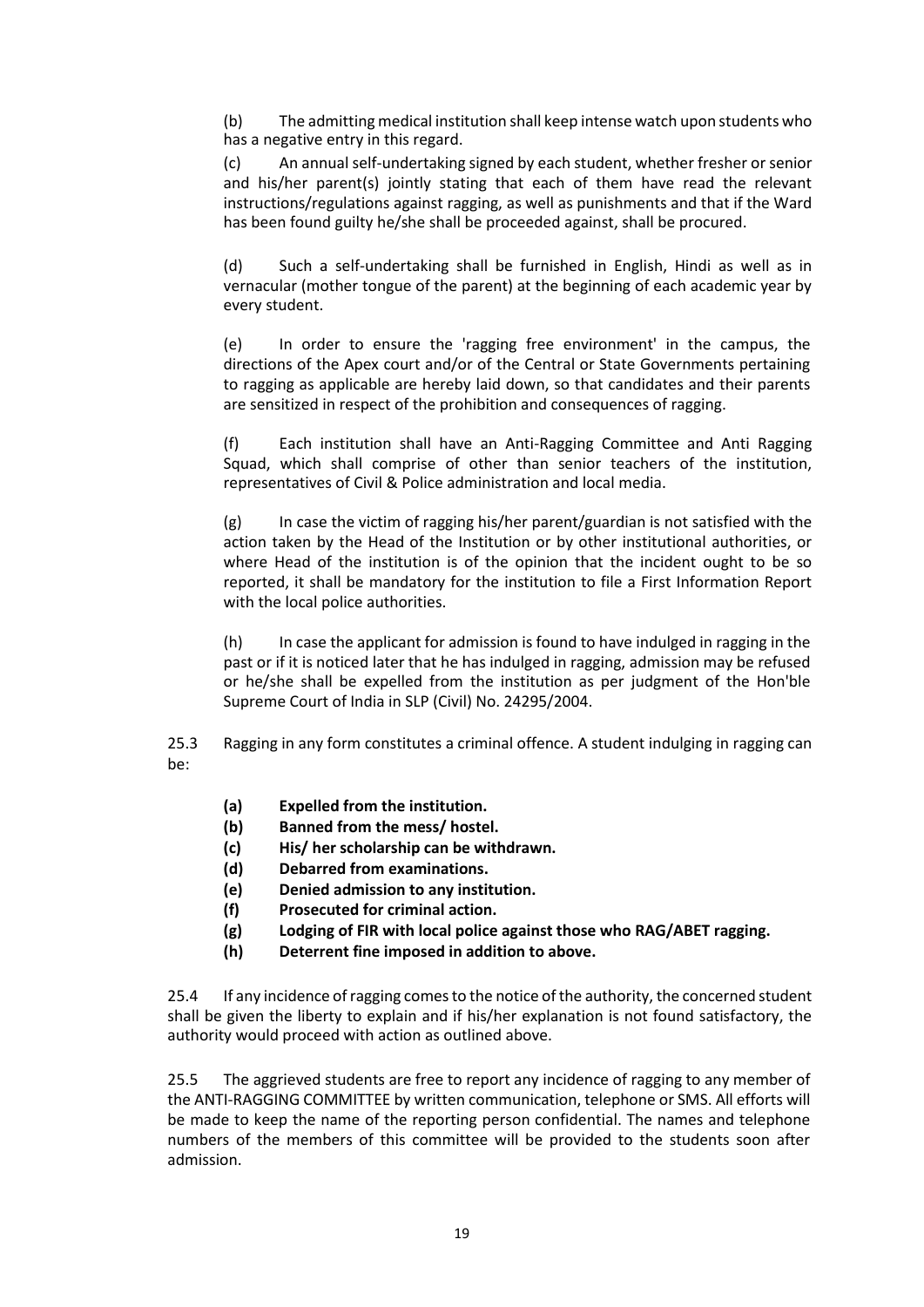# **ANY SITUATION NOT COVERED BY THESE RULES SHALL BE DECIDED BY THE VICE-CHANCELLOR**

# **FOR UPDATES, PLEASE VISIT UNIVERSITY WEBSITE: [www.adeshuniversity.ac.in](http://www.adeshuniversity.ac.in/)**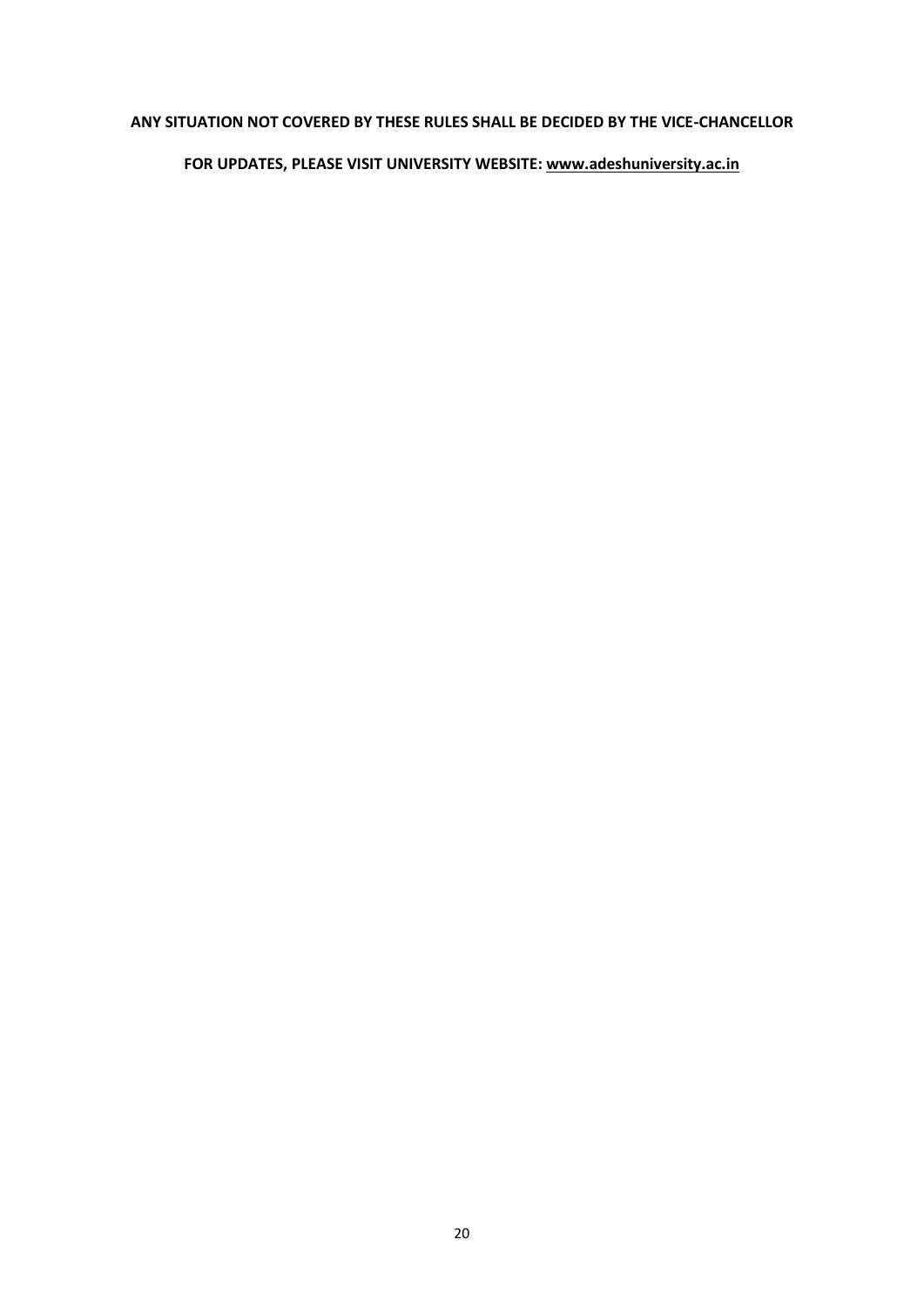#### **Annexure-I**

# **AFFIDAVIT FOR STUDENTS ADMITTED FOR MD/MS PROGRAMMES**

| Resident of                                                                                                        | do hereby |
|--------------------------------------------------------------------------------------------------------------------|-----------|
| solemnly affirm and declare as under:                                                                              |           |
| 1. That I will not leave any Post Graduate Programme without completing it.                                        |           |
| 2. That presently I am not doing any Post Graduate Programme anywhere in India.                                    |           |
| 3. That I have not left any Post Graduate Programme after opting for admission in Punjab in the<br>previous years. |           |
| 4. That I have not opted for PG Programme in 2022 anywhere else in India.<br>Or                                    |           |

That I have opted PG Programme for session 2022 already at That I have opted PG Programme for session 2022 already at undertake to vacate the same before accepting a seat at this institute.

- 5. That, I shall submit Surety Bond to serve the Institution for a period of one year as Senior Resident. This clause will not be applicable in case the offer is not given by the Institution within a period of six months after passing my programme.
- 6. That, I am fully aware about and accept the fact that failure to serve the Institution for a period of one year will lead to deposition/ recovery of bond money to the institution i.e. Rs. 25 Lakh (Rs. 25,00,000/-).
- 7. That no departmental/ vigilance inquiries are pending against me.
- 8. That in case the information/certificate furnished by me in this regard is found to be false at later stage, my admission to P.G. Programme session 2022 may be cancelled without any prior notice.
- 9. That, I shall abide by the mandatory condition of staying in the Institution hostel during the entire three years programme of my study.

# **DEPONENT**

# **VERIFICATION**

I hereby solemnly affirm and declare that above statement is true to the best of my knowledge and nothing has been concealed therein.

**DEPONENT**

**Place : Date :**